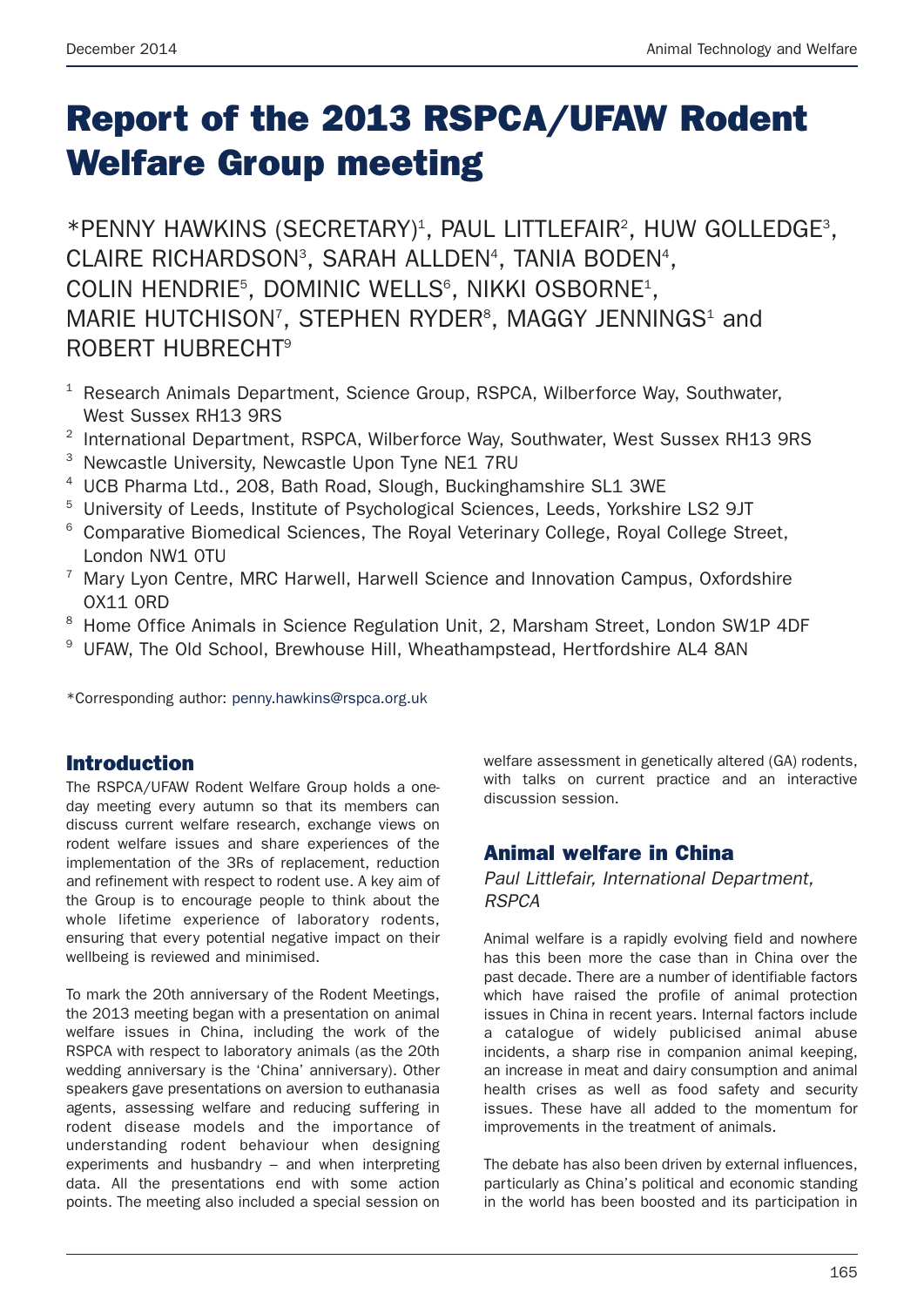multilateral fora has had growing implications for animal welfare. The space for this debate has been shaped by the global social media boom, which has played a major role in exposing China's animal issues to both the domestic population and the international community.

Of all areas of animal use in China, the field that has shown the most potential for integrating animal welfare improvements has been laboratory animal science. The sector has grown rapidly since the impact of economic reforms began to be felt in the early 1980s and the field of laboratory animal sciences is also globalised to an extent generally not seen in other areas of animal use. Since 1999, China has dramatically increased its share of scientific papers published worldwide. Chinese scientists increasingly acknowledge that poor laboratory animal welfare may undermine the validity of scientific results and therefore the quality of the research.

China breeds around 19m laboratory animals a year, compared to an estimated 20m in the US and 12m in the European Union (EU). If the country is to continue to excel in science and particularly in the bioscience fields, then it needs to secure and maintain both scientific quality and competitiveness. These economic and technological imperatives have enabled the RSPCA and others to promote good laboratory animal welfare as conducive to good science.

As early as 1988, the Ministry of Science and Technology (MOST) issued a Statute on the Administration of Laboratory Animal Use which covered the basic needs of laboratory animals and the requirement for trained personnel. This was followed in 1997 by the first explicit appearance of 'animal welfare' and the 3Rs in MOST's Laboratory Animal Development Programme for the Period of the Ninth Five-Year Plan. From 2004, first Beijing and then several provincial laboratory animal administrations also included modest animal welfare references in their regulations. While not laws in the strict sense, these ministerial Statutes and municipal or provincial regulations operate as *de facto* legislation and as such represent the first appearance of 'animal welfare' in China's regulatory measures. This environment has provided opportunities for the RSPCA and others with an interest in laboratory animal welfare to partner Chinese institutions aiming to improve standards.

Since 2007 the RSPCA's International and Research Animal Departments have worked closely with government and academic institutions and laboratory animal science associations in both Europe and Asia to promote laboratory animal welfare, particularly ethical review and the 3Rs. This collaboration has included the sharing of materials, the provision of conference speakers and the delivery of training (Figure 1).



**Figure 1.** RSPCA workshop on laboratory animal welfare and the 3Rs, China Photo credit: RSPCA

In 2007 RSPCA materials on the housing and care of 14 laboratory animal species were translated into Chinese by the Chinese Association of Laboratory Animal Sciences (CALAS) and were launched at the 3rd Congress of the Asian Federation for Laboratory Animal Sciences (AFLAS) in September 2008 in Beijing. At the same meeting staff gave presentations on ethics committees and the implementation of the 3Rs.

A two-day workshop held in Xi'an in 2009, focussing on good practice in laboratory animal care and the importance of sound experimental design in promoting the 3Rs, attracted around 90 CALAS members: scientists, academics, animal technologists and breeding establishment representatives. In 2010 a two-day course was given in Suzhou on 'Laboratory Animal Welfare and Alternatives'. Collaboration with CALAS continued in Yangzhou in 2012, with a presentation at the plenary of the association's annual meeting and in separate sessions on 'Refinement of Procedures' and an overview of laboratory animal welfare in the UK.

The RSPCA is currently funding a project, with support from NC3Rs, to develop with CALAS a Chineselanguage version of the Procedures With Care website (www.procedureswithcare.org.uk/) produced by Newcastle University with the Institute of Animal Technology and NC3Rs. The Chinese site was launched early in 2014.

- If you work for a company that has facilities overseas, including in China, find out whether these operate according to UK (or other good) standards with respect to animal housing, husbandry and care and ethical review.
- If they do not, consider how you could raise this issue and encourage 'levelling up', for example by seeing whether staff could be encouraged to join organisations like CALAS and to use resources such as the Chinese Procedures With Care site.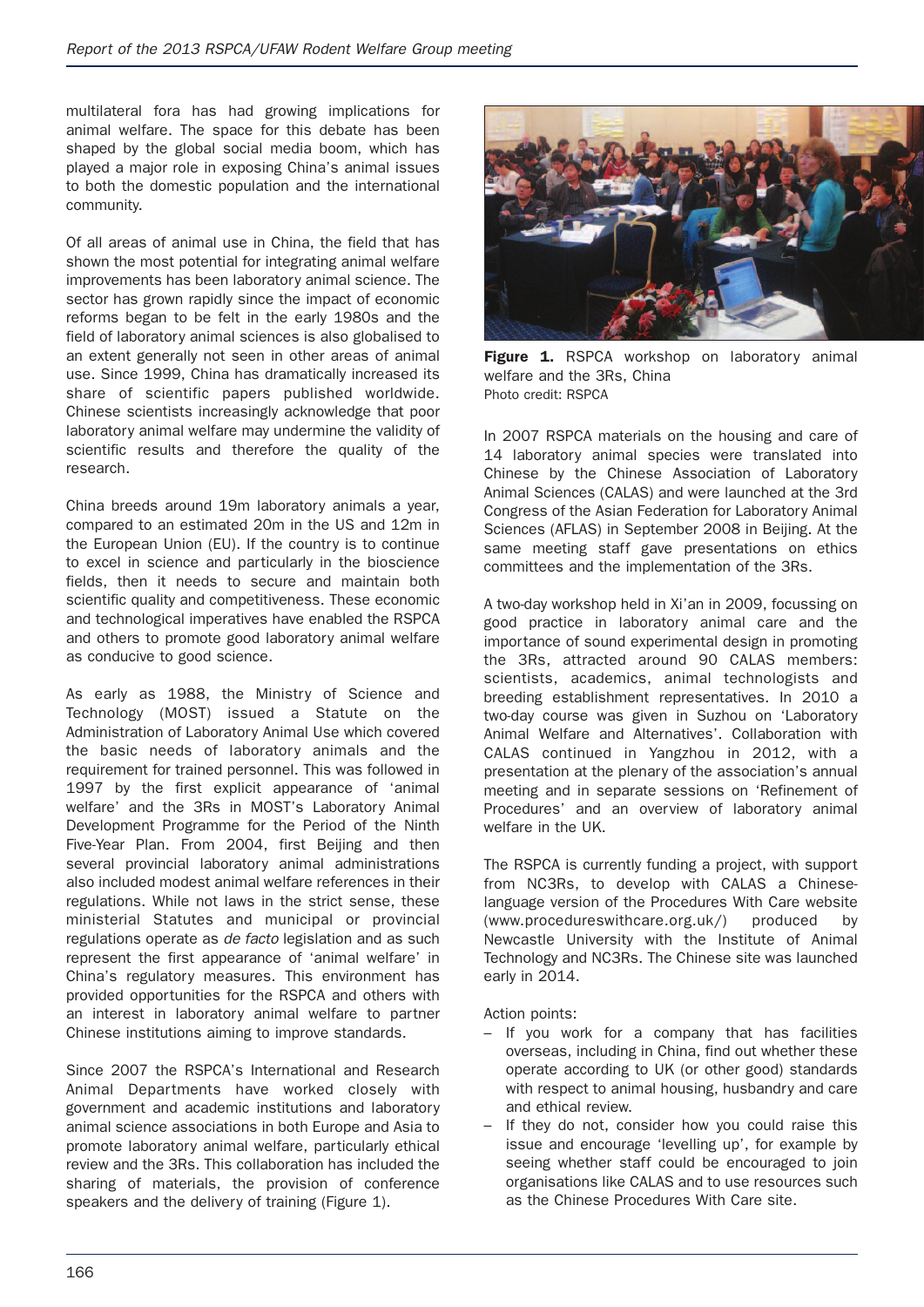### **Aversion to rodent euthanasia agents**

#### *Huw Golledge, Newcastle University*

Millions of laboratory rodents are killed for scientific purposes each year. This means that 'euthanasia' is effectively the most commonly performed technique in the laboratory, so it is critically important from both ethical and animal welfare aspects to ensure that it really does provide a 'good death' for the animals concerned. However, controversy continues to surround the question of which methods for killing rodents are the most humane.

Directive 2010/63/EU.<sup>1</sup> which regulates animal experimentation within the EU, requires that animals are killed with minimum pain, suffering and distress. It lists permitted methods for humanely killing animals, which in the case of rodents (excluding foetal and immature forms) are: physical methods (cervical dislocation, concussion and decapitation – the last of these only if no other method is 'possible'), anaesthetic overdose, a gradual chamber fill of carbon dioxide  $(CO<sub>2</sub>)$  or inert gases (argon and nitrogen). Schedule 1 of the revised Animals (Scientific Procedures) Act (ASPA) governs the humane killing of laboratory animals in the UK but the UK chose not to include decapitation or inert gases in Schedule 1 due to welfare concerns about these methods.<sup>2</sup>

#### *Concerns about CO2*

Although the techniques listed in Schedule 1 are generally believed to be humane, there are persistent concerns about some of them. For example, it is often suggested that the use of carbon dioxide may be inhumane since it can cause animals distress.<sup>3</sup> Nonetheless, it is still widely used, especially when there are large numbers of animals to kill. There are considerable incentives to use  $CO<sub>2</sub>$  as it is cheap, safe for the operator, easy to use, effective and does not contaminate tissues. Despite these benefits for humans, however, there are some animal welfare questions that deserve serious consideration:

- $\bullet$  does CO<sub>2</sub> cause pain?
- $\bullet$  does CO<sub>2</sub> cause distress?
- is anything else better?

Carbon dioxide is **painful** to inhale when the concentration reaches 50%, for humans<sup>4</sup> and probably for rodents too. This is because  $CO<sub>2</sub>$  forms carbonic acid when it comes into contact with water, which can occur on moist tissues such as the nasal passages, trachea and eyes. Being placed into a chamber prefilled with  $CO<sub>2</sub>$  could therefore be extremely painful, which is why Schedule 1 stipulates that a gradual chamber fill should be used. Studies have shown that, with a flow rate of around 20% chamber volume per minute, rats and mice become anaesthetised before

the concentration of  $CO<sub>2</sub>$  reaches painful levels.

Unfortunately, this does not solve the problem of **distress** associated with CO<sub>2</sub> exposure. Several studies have examined whether rats and mice find carbon dioxide *aversive*, i.e. whether they find it unpleasant to the extent that they actively avoid it and will become distressed if they cannot get away. This has been evaluated using 'approach-avoidance' tests, in which rats and mice are first trained to enter a test chamber for a highly desired food reward (e.g. Cheerios™ cereal) and once they have learned to enter this chamber for a reward, it is gradually filled with either the test agent or a flow of air as a control.<sup>5,6</sup>

When the incoming flow is just air, the animals will generally finish the food reward. However, when the flow contains  $CO<sub>2</sub>$ , rats will leave at concentrations above 15%, even if there are still some rewards left.<sup>6,7</sup> Most studies like these have found aversion to relatively low levels of  $CO<sub>2</sub>$  in rats and mice – so although exposure to a gradual fill may not be painful, it is likely to be distressing. There is currently much debate about the level of distress caused by  $CO<sub>2</sub>$  and whether it is such that  $CO<sub>2</sub>$  killing is not humane.

Is anything **better**? Anaesthesia with isoflurane prior to killing with  $CO<sub>2</sub>$  (or argon, or another non-inhalation method) has been suggested to be a more 'humane' alternative, yet it is unclear whether isoflurane causes less aversion than  $CO<sub>2</sub>$ . Approach-avoidance tests based on a single exposure to the gases, as above, have shown that isoflurane is less aversive than carbon dioxide<sup>8</sup> and argon is considerably more aversive than either of the other two agents. <sup>6</sup> It looked as though there was a simple scale of degrees of aversion, but more recent research has complicated this. On the basis of the mouse or rat's first exposure to isoflurane, it is less aversive than  $CO<sub>2</sub>$  – but on second and subsequent exposures, it is equally aversive to rats<sup>9</sup> and possibly to mice, although this has yet to be tested. Thus, aversion to isoflurane appears to be at least partially learned. This has implications for studies that involve anaesthetising animals multiple times such as repeated imaging studies, and also calls into question whether anaesthesia before switching to  $CO<sub>2</sub>$ is truly a refinement for animals who have already been exposed to isoflurane. (NB other studies have found that the learned aversion persists for some time and is transferred to other volatile agents such as sevoflurane.)

#### *Ongoing research and new techniques*

There have been some criticisms of the conclusions of studies involving exposing animals to agents and measuring aversion. For example, an animal might leave the chamber when the concentration of the test agent reaches a certain level but does that mean it would cause significant distress if the animal was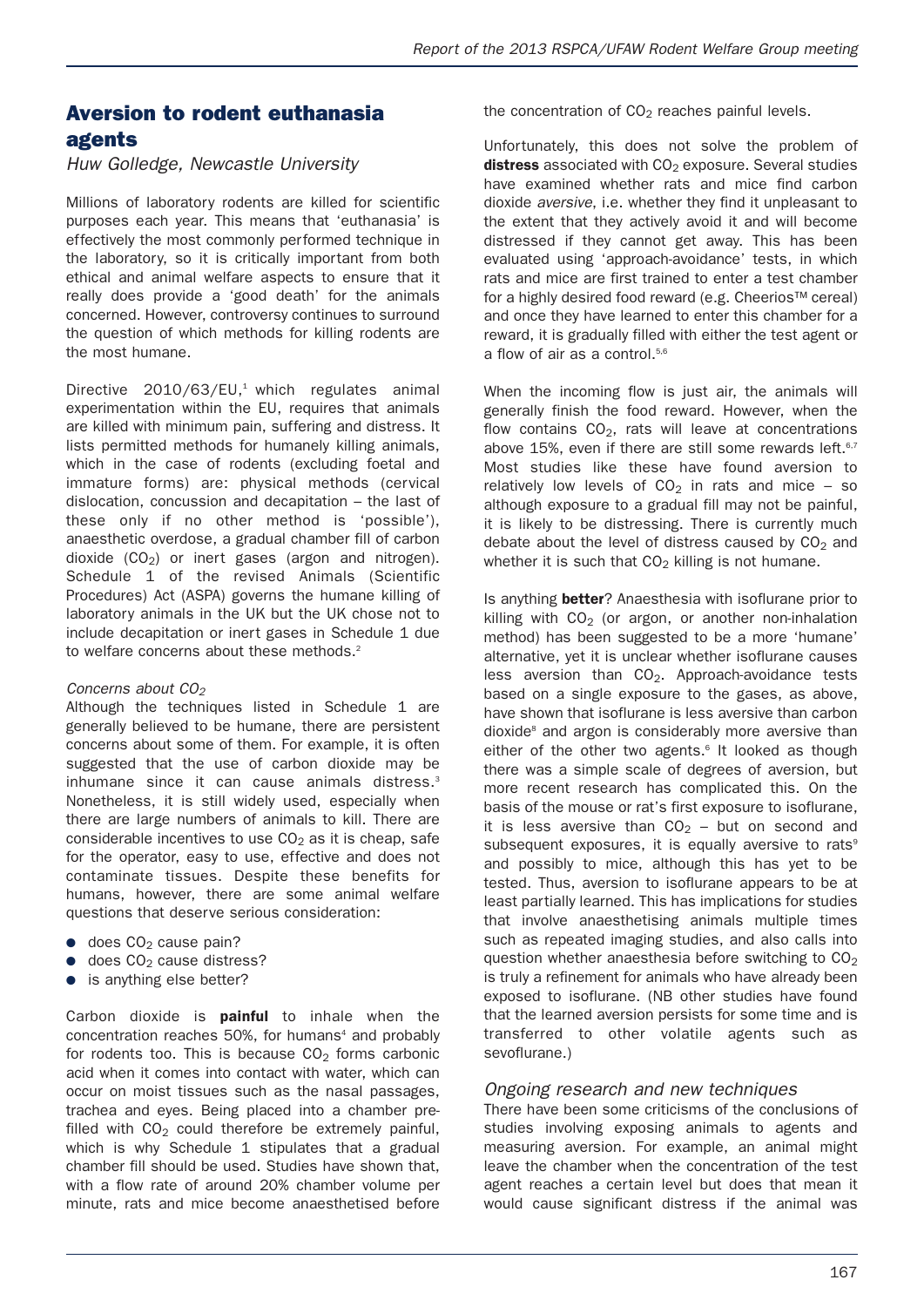unable to leave? Is the gas really aversive, or does it simply alter motivation or make the reward less palatable?

A technique that can be used to address these questions is 'conditioned place aversion', which measures animals' abilities to associate the environment where they have been exposed to an agent with their response to that agent. If the exposure is aversive (e.g. if a gas is unpleasant to inhale), then the animal should learn to avoid the environment they associate with that exposure. This is an especially convincing technique because it uses the animals' memory of what has happened to them, rather than the cues they experience at the time, as the animal avoids the environment even when the agent is not present. This is regarded as an indication of the affective, or emotional, state of the animal induced at the time of exposure.

A typical conditioned place aversion protocol presents animals with a choice between two chambers; one with plain walls and a smooth floor and the other with distinguishing features such as striped walls and a textured floor (Figure 2). Each animal is trained to expect a flow of air in one chamber and a flow of the test agent in the other by confining them in each chamber during training sessions. Once training is complete, the animal is placed into the apparatus with just air in both sides and allowed to move freely between the two chambers and the amount of time they choose to spend in each chamber is recorded. If the test agent is aversive, the animal should decide to spend significantly less time in the chamber that they have learned to associate with the agent.



**Figure 2.** A typical 'conditioned place aversion' experimental set up

The rat is trained to expect a flow of test agent in the left hand (plain) chamber and a flow of air in the right hand chamber, which has patterned walls and a textured floor. Following training, the animal is placed in the chamber with air in both sides and their position is monitored (see text).

We have been using this protocol, in research funded by the NC3Rs and UFAW, to evaluate the comparative aversiveness of carbon dioxide, isoflurane and argon. Studies so far indicate that all three cause significant place aversion. Argon is also significantly more aversive than  $CO<sub>2</sub>$ , confirming that the UK made the right decision when excluding inert gases from Schedule 1. However, care is needed when interpreting the results for isoflurane and carbon dioxide. These are both apparently equally aversive but repeated exposures were necessary to train the animals – so aversion to isoflurane could have been learned, as outlined above. This means that the aversiveness of isoflurane for naïve animals, relative to  $CO<sub>2</sub>$ , could be overestimated using this technique.

#### *What causes aversion to CO<sub>2</sub>?*

All of the above research raises the question of what actually causes the aversion that is displayed towards all three agents by mice and rats. This is easiest to explain for  $CO<sub>2</sub>$ . Rats and mice are both burrowing species, so their sensitivity to carbon dioxide is likely an adaptation to ensure that they can sense and be motivated to escape from pockets of accumulated CO2. In fact, mice can smell and will avoid  $CO<sub>2</sub>$  at concentrations of just 0.2%, which is little above atmospheric levels.<sup>10</sup> Breathing low levels of  $CO<sub>2</sub>$ causes feelings of anxiety in humans and brief exposure to  $20\%$  CO<sub>2</sub> also activates 'panic/defence' brain circuitry in rats<sup>11</sup> via direct detection (in the amygdala) of the acidosis caused by inhaling carbon dioxide. <sup>12</sup> The reason for the very marked aversion to argon is unknown but may relate to a heightened response to hypoxia or asphyxia. In the case of the learned aversion to isoflurane, it has been hypothesised that animals remember feeling nauseous when recovering, which motivates them to escape when they smell the agent again. The implications for repeatedly anaesthetising animals with gaseous agents also need to be further explored.

#### **To conclude, research to date suggests that no inhalation agent so far tested is likely to offer an entirely humane method for killing laboratory rodents. Carbon dioxide is not ideal but it is unclear whether isoflurane is significantly better – and inert gases are almost certainly worse. A continued search for a humane method is required.**

Note: The second Newcastle Consensus Meeting on euthanasia was held in August 2013 and the forthcoming report (in preparation at the time of writing) will address the above issues in more depth, along with physical methods and euthanasia of fish.

- $-$  If CO<sub>2</sub> is used to humanely kill rodents at your establishment, suggest that practice is reviewed, taking the current literature into account. This could be initiated by the Named Information Officer (NIO), or Named Animal Care and Welfare Officer (NACWO), reviewed by the AWERB, or discussed more widely.
- Ensure that the AWERB regularly reviews the literature on humane killing in general, so that good practice is maintained in line with current thinking.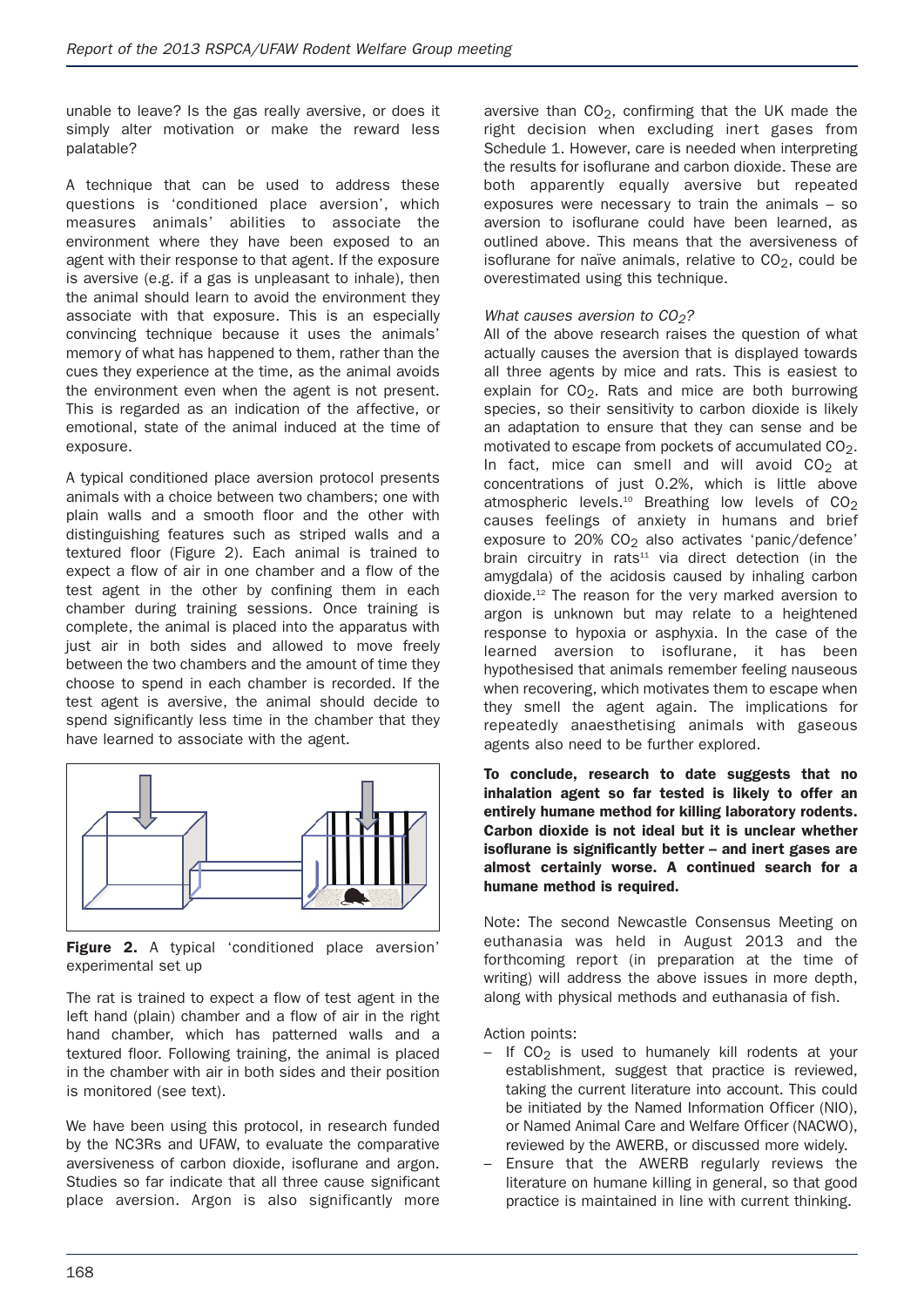– Watch out for the publication of the second Newcastle report and bring it to the attention of your NIO.

### **Assessing welfare in mouse disease models**

*Claire Richardson, Newcastle University*

A key component in reducing suffering within disease studies is the implementation of appropriate humane endpoints. Humane endpoints can be defined as 'criteria that allow early termination of experiments before animals experience significant harm, whilst still meeting the experimental objectives' (see http://www.humane-endpoints.info). The effective implementation of humane endpoints therefore depends upon recognising when the experimental objectives have been met, unless severity limits are approached or exceeded.

Today it is thankfully widely accepted that death is not an acceptable endpoint. Ideally, humane endpoints should not be considered as predictors of imminent death, but rather as ways of identifying animals in more 'moderate' clinical states so that appropriate action can be taken to ameliorate suffering.

However, the use of animals as disease 'models' presents a problem with respect to refining and implementing humane endpoints. It may be necessary to allow animals to become sick in order to answer the experimental question and this may cause pain and distress as the disease progresses. But it is possible to set limits on disease progression and this is not only essential from an animal welfare aspect but will also minimise experimental variability, leading to reductions in numbers.

Achieving these limits obviously requires an understanding of how far disease has progressed in each animal. However, different disease 'models' have different effects, such as pain, malaise, nausea or fatigue, some of which are difficult to detect and assess. It is essential that observations are made by experienced, compassionate staff, using carefully considered indicators and record keeping systems. Work is also in progress to identify 'surrogate markers' of disease progression, as a way of further refining both scientific and humane endpoints.

Imaging is frequently advocated as a method of tracking disease progression but repeated general anaesthesia is typically required which may affect experimental outcomes and have welfare implications9,13 (see also Golledge, this paper). Additionally, imaging is expensive, requires specialist skills and equipment and may not be carried out at a sufficient frequency to detect critical points in disease progression. We therefore need to identify non-invasive biomarkers (e.g. subtle behaviours or clinical signs) that can be used as specific indicators of disease progression. 14,15 Beyond their importance in humane endpoints, biomarkers that reliably predict the onset of clinical signs can also be used to introduce refinements at times when they are most needed by the animals.

We are developing an enhanced clinical monitoring approach, funded by UFAW and the NC3Rs, using minimally invasive radiofrequency identification (RFID) technology, to try to define useful biomarkers to help track disease progression. RFID chips, which transmit body temperature, are implanted into mice already involved in disease studies, so that data can be obtained without creating disease models just for that purpose and without causing any additional suffering apart from implanting the chip.

So far, this technology has been used to monitor temperature in mice used in lymphoma studies. In this procedure, tumour cells infiltrate the lymphoid organs and the mice develop enlarged lymph nodes, spleens and thymus glands but the tumour burden cannot be measured directly. Food and water consumption decrease as tumours grow and mice develop clinical signs of sickness including hunching, huddling together, 'staring' coats, dull demeanour and ears pulled back from baseline position. A decrease in mean body temperature was then found to predict tumour burden effectively in these mice. $16$ 

As another example, Radio Frequency Identification (RFID) chips were implanted into mice used in a study to develop therapies for liver fibrosis which involved bile duct ligation. This is a severe procedure and several measures are in place to refine it to reduce suffering, such as providing heated areas in the cage and special attention to perioperative care and pain relief. In addition to the body temperature data, transponder technology was also used to monitor individual water consumption. In this case, body temperature did not correlate with the level of liver fibrosis but drinking bout duration did, as this was significantly reduced in animals with fibrosis.

The use of enhanced clinical monitoring to identify biomarkers to help track disease progression therefore shows considerable promise, provided that the most relevant biomarkers are identified for each model and experimental question.

- Question and challenge the use of endpoints that involve animals suffering from advanced disease states.
- Ensure that indicators of pain, suffering or distress are tailored to each disease study and can detect subtle signs of suffering.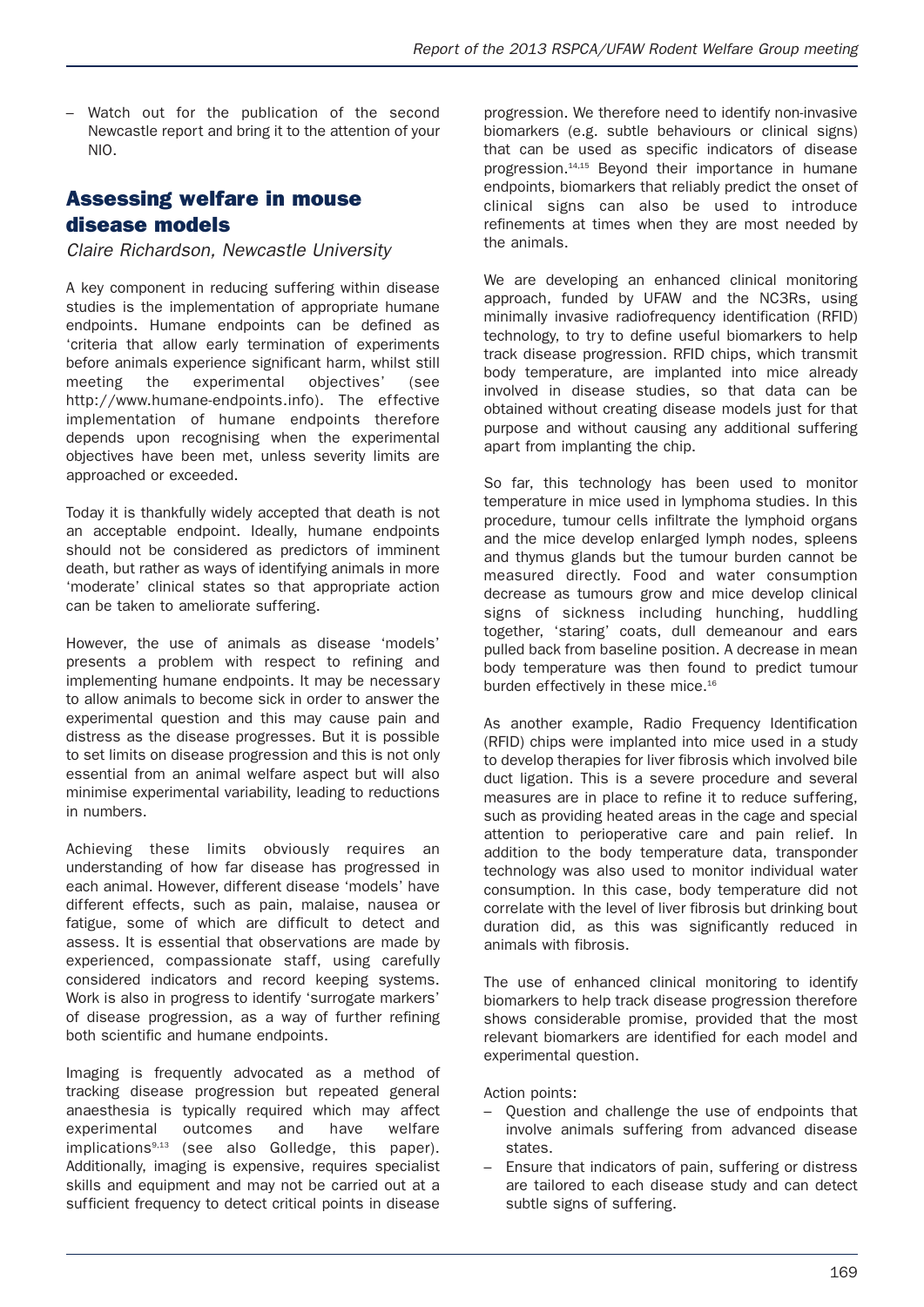– Keep up with current information on new techniques and approaches to monitoring animals, using these to detect suffering and refine humane endpoints.

# **Refining rheumatoid arthritis – a 'joint' approach**

*Sarah Allden and Tania Boden, UCB*

Collagen Induced Arthritis (CIA), Glucose-6-Phosphate Isomerase (G6PI) arthritis and Collagen Antibody Induced Arthritis (CAIA) are all polyarthritis 'models' that are commonly induced in mice. However, these models differ with respect to the way they are induced, their speed of onset and the severity of the arthritis, suggesting that 'generic' approaches to welfare assessment and refinement would not be appropriate. The introduction of the G6PI and CAIA models therefore prompted a re-evaluation of existing welfare scoring sheets, alongside husbandry refinements such as improvements to environmental enrichment, in order to improve the overall welfare of animals used in arthritis studies at our facility.

The original record sheet we used for assessing CIA mice was based on Wolfensohn and Lloyd, <sup>17</sup> with scores reflecting progression in paw inflammation. This was useful for the CIA mice but it soon became apparent that it would have to be tailored for the G6PI and CAIA models. This triggered discussions involving scientists, animal technologists and the NACWO, to determine how best to go about modifying the way in which these animals should be assessed and monitored. Good communication between all and consensus with respect to indicators and the terminology used to describe them, helped us to make significant refinements to both our monitoring systems and procedures.

To begin with, the mice used in G6PI and CAIA studies were very closely observed by both researchers and care staff, particularly with respect to weight loss and disease progression. We collated the data to assess how many individuals lost weight below a certain criterion and how many had a maximum disease score, in order to see how we might reduce the number of animals approaching these levels. Proactive interventions were established whenever the need arose, for example weight loss was reduced by diet supplementation and humane endpoints were defined to prevent severe arthritis.

The observations were used to create a scoring system, using a standardised terminology for describing and logging observations, which was specifically tailored to each model. Some indicators were common to all models, such as weight loss, appearance (coat condition) and behaviour (isolation from cage mates). The humane endpoint for weight loss was refined by reducing the maximum from 25% to 20% and including another endpoint of a 15% weight loss that had not begun to reverse after 5 days.

Other indicators varied between models. For CAIA, some indicators that occurred in the short term following the administration of Lipopolysaccharides (LPS) were added; soft stools, ocular and nasal discharge. Problems with mobility and dehydration were added for G6PI. The use of tailored indicators for each model also enabled us to reduce the length of time that animals spent on procedures, thereby reducing suffering; for example, the CIA studies were successfully reduced from 30 days to 20. The benefits of the tailored scoring systems are summarised in Table 1 below.

|                                | <b>Old sheets</b>                                                                                                                               | <b>New sheets</b>                                                              |
|--------------------------------|-------------------------------------------------------------------------------------------------------------------------------------------------|--------------------------------------------------------------------------------|
| <b>Model specificity</b>       | <b>No</b>                                                                                                                                       | Yes                                                                            |
| <b>Cumulative</b><br>suffering | Not addressed                                                                                                                                   | Maximum<br>scores over<br>time taken<br>into<br>consideration                  |
| <b>Weight loss</b>             | Endpoint of<br>25% or 20%<br>over 72 hours                                                                                                      | Endpoint of<br>20% or 15%<br>over 5 days                                       |
| <b>Adverse events</b>          | No specific<br>details                                                                                                                          | Model specific<br>observations<br>on sheets                                    |
| Individual disease<br>score    | Total disease<br>score not<br>taken into<br>account.<br><b>Distress</b><br>scoring<br>based on<br>number<br>of swollen<br>paws, not<br>severity | Total mouse<br>disease<br>score<br>captures<br>severity<br>more<br>effectively |

**Table 1.** Summary of distress sheet refinements in polyarthritis studies

Alongside the work to refine welfare assessment, we have worked to develop the environmental enrichment provided for the animals. DBA/1 male mice are used in the CIA studies and territorial behaviour was observed when a refuge was provided in the cage. We have found that simply adding another house has solved the problem, as the dominant mouse takes possession of one house and the rest of the group uses the other one. One of the houses has an integral running wheel, to encourage activity before and sometimes after disease induction. Different kinds of nesting material have been trialled, to see which one stimulates nest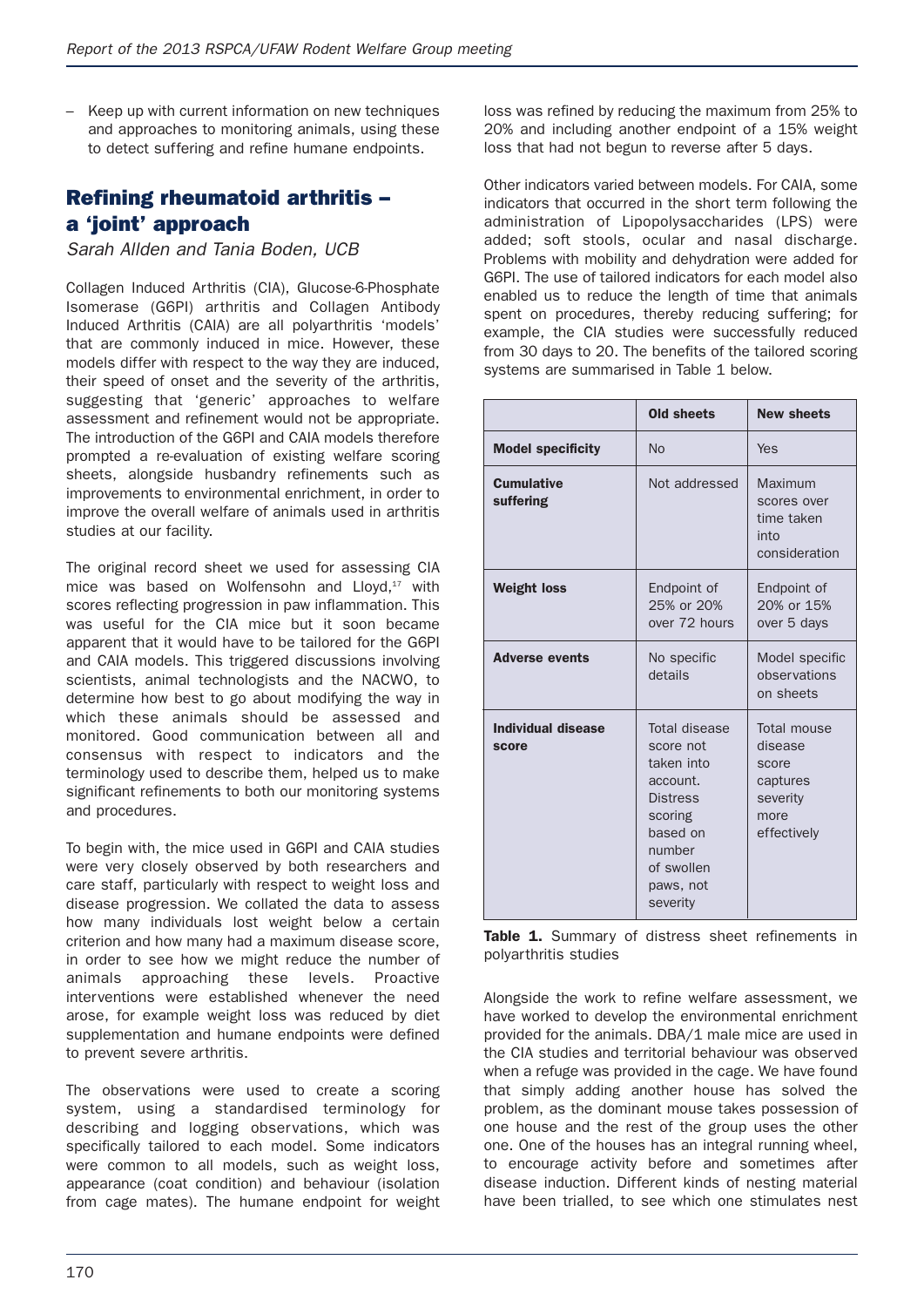making and is also best for inflamed paws – paper shavings are now provided because they are less likely to tangle than wool shavings.

When mobility becomes restricted during the acute phase of the disease, longer nozzles are added to the water bottles so that animals do not have to rear up and place additional pressure on their hind limbs. Food is also made accessible around the cage, including supplementary diets to reduce weight loss, especially following administration of LPS.

Refinement is a continuous process and we are always seeking further modifications. For example, we have begun to use the Mouse Grimace Scale<sup>18</sup> for welfare assessment and refining endpoints and we are introducing non-disease modifying pain management in some of our studies. All of these factors combine to result in a proactive approach to better animal welfare – and improved experimental results.

Note: as part of our work on reducing severe suffering, the RSPCA has set up an Expert Working Group on applying the 3Rs in rheumatoid arthritis research using mice and rats. Tania is a member of the group and a report is currently being produced – if you would like updates on progress with this, contact **research.animals@rspca.org.uk**

Action points:

- Consider whether there is a similar 'joint approach' to welfare assessment and refinement at your establishment. If not, how could you encourage this?
- Review how effectively welfare assessment protocols are tailored to species, strains and procedures at your establishment.
- If you are involved with using or caring for animals in arthritis research, consider some of the husbandry refinements in this section – and contact the RSPCA to express an interest in the forthcoming report.

# **Are behavioural scientists aware of the natural history of the animals they work with and does it matter if they're not?**

*Colin Hendrie, University of Leeds*

Much attention is given to the physical conditions in which laboratory animals are housed, including environmental enrichment but very little attention is given to meeting their social needs. There are compelling animal welfare and scientific reasons for understanding and catering for the behaviour of laboratory animals, including rodents.

In the case of commonly-used rodents, rats are a

colonial species and both sexes generally do well when housed in groups. Mice, on the other hand, are highly territorial and this is reflected in the fighting that is commonly seen when males are group housed. In a typical cage of group housed male mice, one individual will become dominant with the rest being subordinates. If group housed male mice are exposed to inescapable aggression, this will cause severe suffering. Besides these welfare problems, animals of each social rank display different behavioural, physiological and immunological profiles, which will inevitably increase the variance in any experiment and can even render the results meaningless. 19

Understanding the social behaviour of rodents should therefore be a top priority for any scientist using these animals in research and testing, but it is not. A metaanalysis of 100 research papers using mice and rats, published in 2010-11, found that 99 of these failed to take into account the social organisation of these animals – and the one that did, got it wrong.<sup>20</sup>

A further online survey was conducted to explore the level of knowledge that behavioural researchers possess about their study species. This asked questions about the biology and behaviour of a range of species including the fox, rat, mouse, elephant and tree kangaroo (the tree kangaroo was included to detect respondents who looked up the answers, on the assumption that few people are even aware these animals exist). Answers from behavioural scientists working with laboratory animals were analysed and compared with those from scientists working in other areas and members of the public. The study found that the behavioural scientists knew very little about the animals they worked with and had no specialist knowledge of these animals, beyond being familiar with their Latin names and some trivial physical characteristics such as adult weight and longevity.

These findings have implications for scientific quality and translatability. In particular, lines of GA mice are created using the behaviour of 'standard' laboratory mice as the 'wild type' – with little or no knowledge of the behaviour, social organisation or natural history of the wild mice from which these laboratory strains were derived. This leads to misinterpretations of the behaviour of GA lines; there are many examples in the literature where normal mouse behaviour has been mistaken for the effects of genetic alteration. Examples of this are male mice fighting when one animal is introduced into the home cage of another and speciesand strain-specific variations in responses in common models of anxiety such as the elevated-plus maze. Although it is commonly assumed that inbred or GA laboratory strains are behaviourally far removed from their wild types, 'natural' behaviours are in fact strongly conserved and innate. This is effectively demonstrated by the 'Ratlife' documentary in which laboratory rats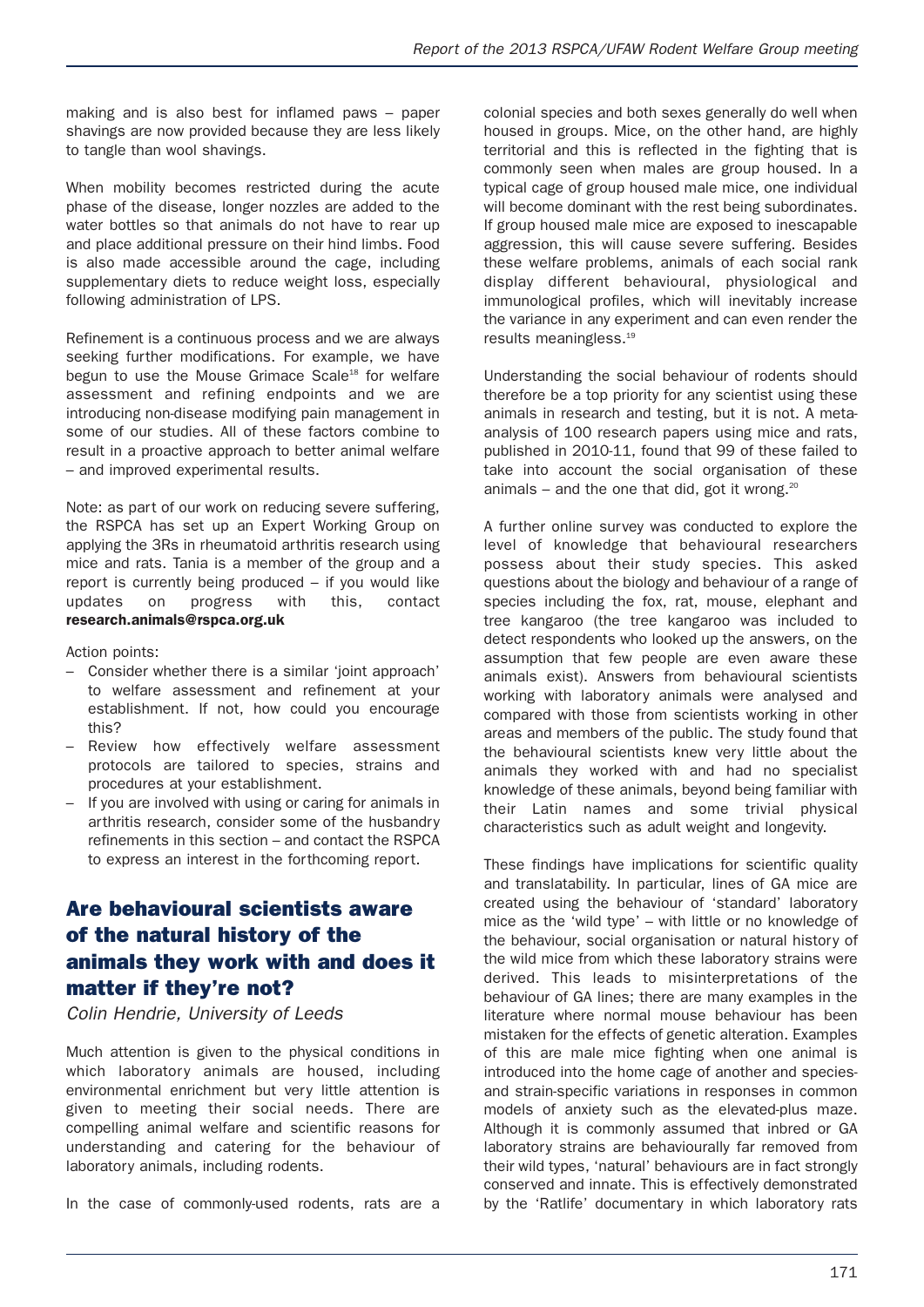were released into a semi-wild enclosure (see www.ratlife.org) and the ability of laboratory mice to recognise the calls of murine predators.<sup>21</sup>

The above indicate that there is a major educational task ahead. This needs to encompass initial training and Continuing Professional Development for researchers. Available training and resources should be complemented with input from animal technologists, who have expertise in animal biology and behaviour that could help with the interpretation of behavioural tests and also with experimental design. However, achieving this depends on effective communication and collaboration and appropriate status afforded to animal technologists and care staff.

Action points:

- Suggest discussion of this issue at your establishment, including general awareness of the importance of understanding behaviour and review of whether there is sufficient communication between people with different expertise, including researchers, animal technologists, veterinarians and the NIO.
- If you are a **researcher** consider how familiar you are with the behaviour and biology of your study species. Would you like more training and if so would this be readily accessible?
- If you are an **animal technologist** consider whether you are satisfied with the training and CPD that you have received/do receive with respect to animal behaviour and natural history. Would you like more training and if so, would this be readily accessible?

# **Welfare assessment of Genetically Altered (GA) rodent lines: what is out there?**

*Dominic Wells, Royal Veterinary College*

There are a number of reasons for assessing the welfare of GA rodent lines. In common with 'conventional' strains, effective welfare assessment allows the prompt identification and alleviation of any health or welfare problems, which gives rise to both scientific and animal welfare benefits. There is also a legal requirement under the revised ASPA for the actual severity experienced by each animal to be retrospectively assessed and reported. A further reason, specific to GA animal use, is the acquisition of information relevant to maximising welfare that can be passed on to others, for example as part of the GA passport.<sup>22</sup>

Genetic alteration has the potential to cause suffering if the GA line is a 'model' of a disease that causes pain or distress; if the gene disruption leads to a physical impairment; or if there is an unexpected adverse effect of a random integration or a targeted gene disruption. As a result, welfare assessment of GA rodents can raise some specific issues over and above observing and monitoring 'conventional' lines. For example, it may be difficult (or impossible) to predict adverse phenotypes and any welfare impact these may have on the animal and some adverse effects may not become apparent until certain developmental stages.

In the early days of GA rodent creation and use in the early to mid 1980s, there was a 'wait and see' approach to welfare assessment, in which records of increased morbidity and mortality were simply analysed retrospectively. Practice has moved on considerably since then and a number of studies have examined the welfare of GA mice.<sup>23-26</sup> Score sheets for assessing and monitoring the welfare of GA mice were proposed by Mertens and Rülicke<sup>27</sup> and van der Meer et al.<sup>28</sup> and a 2003 review of the literature by Jegstrup and colleagues concluded that there was a clear need to develop a generally applicable and practical protocol.<sup>29</sup>

Similar conclusions had also been reached by the Animal Procedures Committee (APC), the independent body that advised the Secretary of State on the implementation of the ASPA until the end of 2012 (when it was superseded by the Animals in Science Committee). The APC produced a report on biotechnology in 2001, making a number of recommendations relating to the welfare assessment of GA animals, particularly mice. In response, major UK research funders\* established an expert working group to define a flexible protocol for welfare assessment.<sup>30</sup> This suggests appropriate welfare indicators and reporting formats, emphasising the need for comprehensive assessments of each new line, from neonates to adults. These assessments should be revised whenever breeding onto a different genetic background, breeding to homozygosity or crossing with another GA line.

The 2011 Joint Working Group on Refinement guide to welfare assessment<sup>31</sup> provides additional guidance. intended for those responsible for assessing both 'conventional' and GA animals. It emphasises the importance of a team approach, with input from researchers, animal technologists and veterinarians, plus input from (or discussion with) local ethical or animal care and use committees such as the UK AWERB if appropriate. A longer version of the guidance includes recommendations on training and a list of further resources (see also www.nc3rs.org.uk/ welfareassessment for some useful links).

–––––––––––––––––––––––––––––––––––––––––––––––––––––

<sup>\*</sup> The Biotechnology and Biological Sciences Research Council (BBSRC), Cancer Research UK, Medical Research Council and Wellcome Trust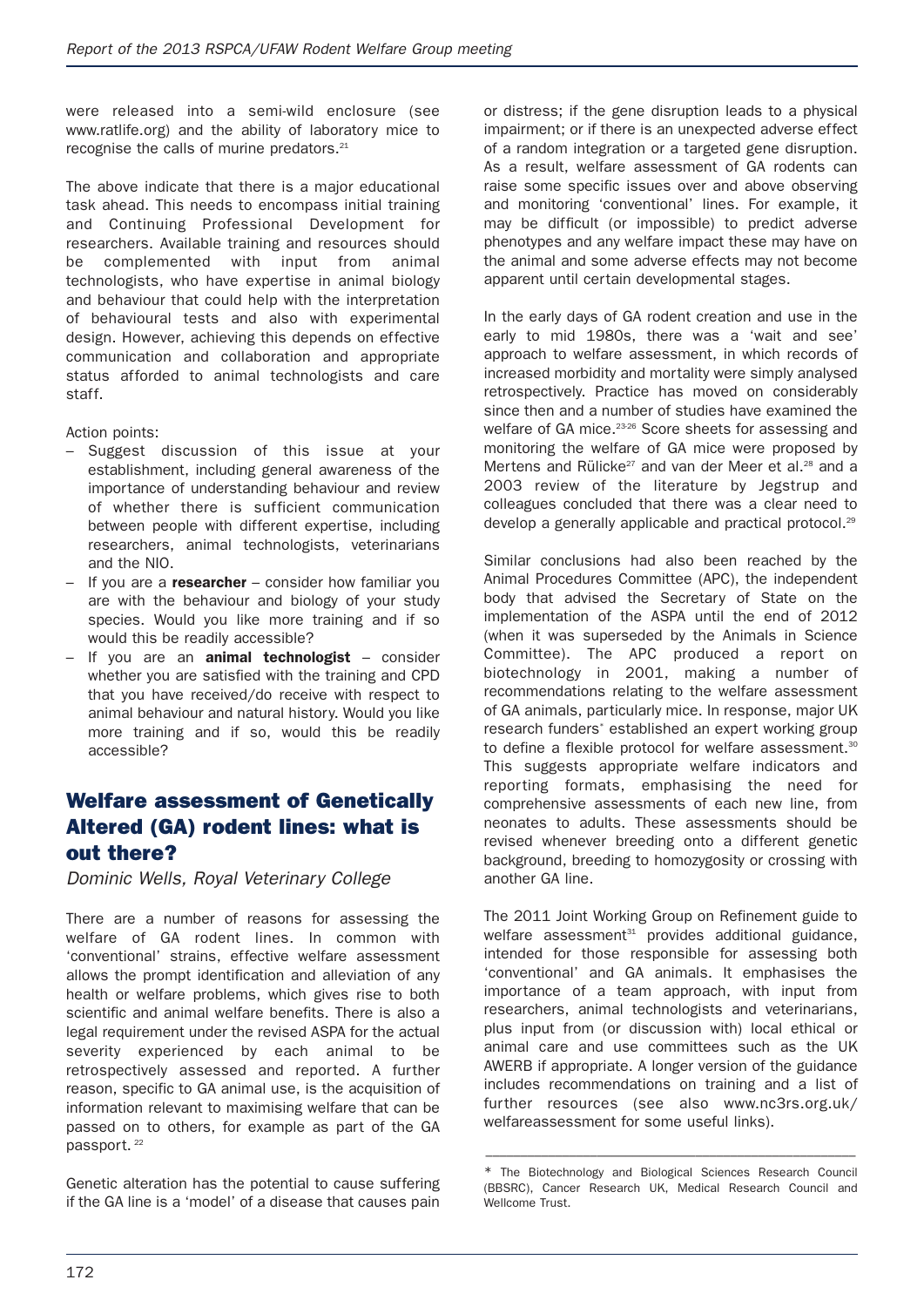Most recently, the European Commission has produced some guidance on welfare assessment, including actual severity assessment, <sup>32</sup> with some worked examples including GA animals.<sup>33</sup> The Home Office has also produced advice notes on severity assessment of GA animals and on actual severity reporting. <sup>2</sup> However, there are currently still some areas where more clarity is needed with respect to classifying actual severity in GA mice. These include:

- distinguishing between 'mild' and 'subthreshold' severity
- differentiating between knowledge of a GA line (i.e. what is expected, or what is known at a cellular level) and clinical observations of the animals
- how to classify the severity of a 'sudden death' e.g. in GA models of some cardiomyopathies.

Action points:

– Ensure that the literature on welfare assessment, especially with respect to GA animals, is regularly reviewed and its approaches and recommendations implemented (where appropriate) at your establishment.

### **How and where to start with GA severity assessment**

*Nikki Osborne, RSPCA Research Animals Department*

Article 54 of Directive 2010/63/EU requires Member States to collect and report statistical information on the *actual* severity of the pain, suffering, distress or lasting harm experienced by each animal. To help Member States comply with what was (for most) a new requirement, the European Commission held two expert working group meetings on severity assessment in 2012. The first considered the specific severity issues related to the creation, production and maintenance of GA animals\*, while the second addressed severity assessment more generally. These meetings resulted in the *Working Document on a Severity Assessment Framework* that was endorsed by the National Competent Authorities for the implementation of Directive 2010/63/EU in January 2013. 32

On the 9th September 2013, the Wellcome Trust Sanger Institute hosted a meeting on 'Severity Assessment and Actual Severity in GA Animals'. This was attended by a range of staff (including managers, animal technologists and Named Persons) from

–––––––––––––––––––––––––––––––––––––––––––––––––––––

research establishments using GA animals in the Cambridgeshire and Oxfordshire area, as well as representatives of the Home Office Animals in Science Regulation Unit. Some, but not all, of the represented establishments took part in the Home Office pilot study of new statistical reporting standards and draft guidelines, which ran from August to October 2013. A full report of the meeting is currently being prepared; the summary points below represent an overview of some of the meeting outcomes.

The **reasons** for assessing actual suffering were understood; '…*inclusion of the actual suffering experienced by the animal provides greater transparency and understanding of the impact of scientific procedures on animal welfare.*' This is not an additional 'burden' but takes the observations that animal technologists already make on a daily basis and uses them to inform the severity assessment – in doing so, their expertise in knowing what is normal and what is not normal, for the animals in their care will be acknowledged and contribute to improving animal welfare.

#### – **Severity assessment encompasses**:

- identifying when an animal is experiencing pain, suffering, distress or lasting harm
- recording whatever it is that is 'not quite right' and
- deciding how severely the identified animal is suffering.

Anyone who believes that an animal is experiencing pain, suffering, distress or lasting harm should make a record of it.

- **Signs of pain, suffering, distress or lasting harm are currently detected**:
	- during routine husbandry and care procedures (e.g. cage change, identification)
	- during experimental procedures
	- during routine observations, or welfare assessment checks or
	- during phenotyping procedures.

Generally all animals are observed for some reason, at some point, once a day (see Hutchison, this paper).

#### – **Observations are commonly noted** by:

- discussing with a colleague/NACWO/NVS
- entering them either physically or electronically into a structured database or spreadsheet
- writing them down and filing them
- writing them down, and storing them somewhere with communal access or
- noting and discussing them with the project licence holder, or NVS.

The important point is that all observations should be recorded and kept in some traceable and reviewable way.

<sup>\*</sup> NB The Statistical Environment Reporting Framework for Directive 2010/63/EU states that *'animals from genetically altered lines include transgenic, knock-out and naturally occurring or induced mutant animals, and other forms of genetic alteration, regardless of phenotype'.*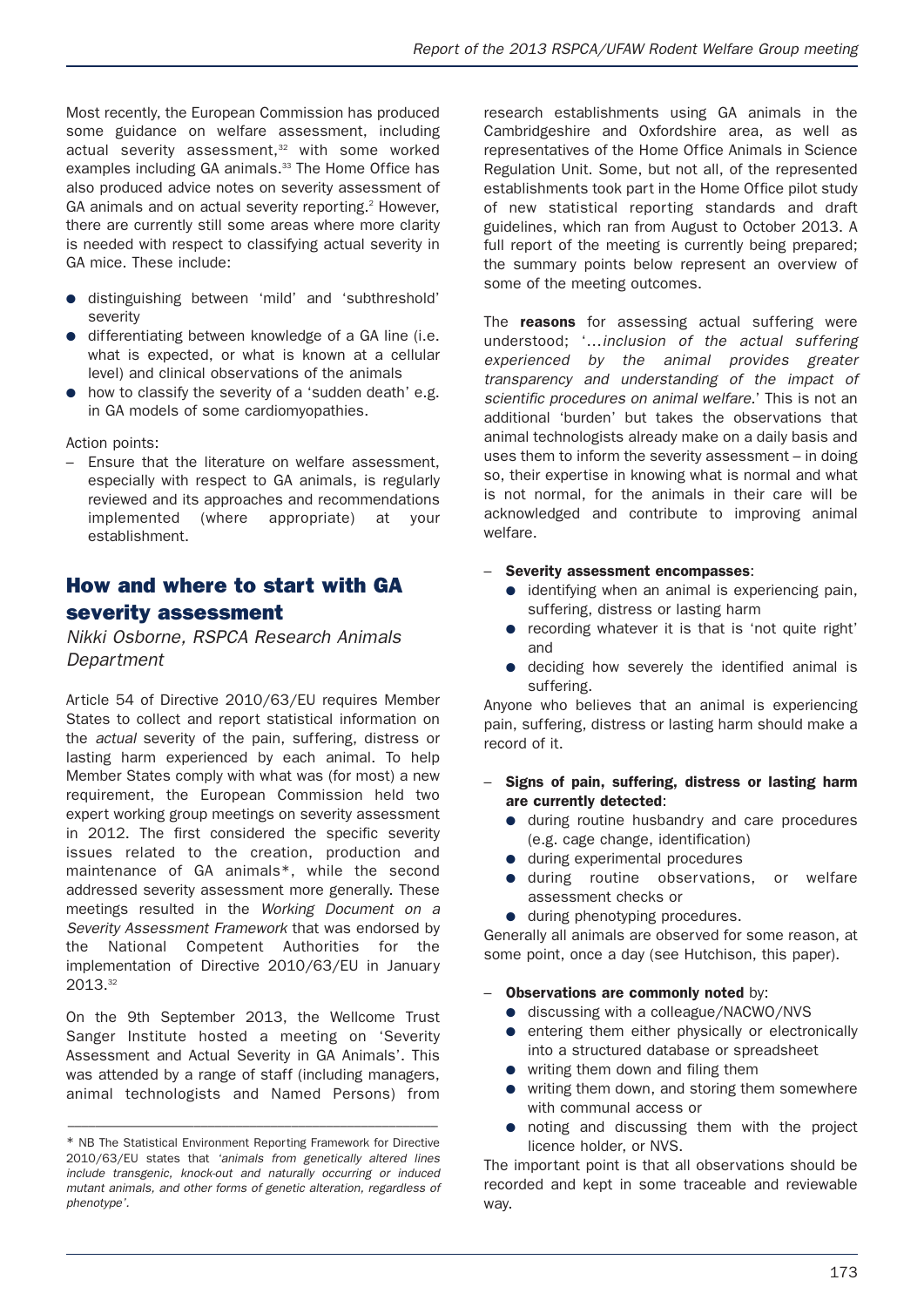- **Everything that is 'not right' should be recorded as seen** – but this does not involve making a diagnosis. For example, observations may include: reluctance to be handled, closed eye, wound on tail, unsteady walking/gait, nasal discharge, reduced food/water intake, not interacting with cage mates. To enable consistency, records should use a controlled vocabulary, see www.mousewelfareterms.org. This will also enable trends to be identified over time and data to be reviewed or analysed in an informative way.
- **Observations and clinical signs** that could be used to assess severity are listed in Table 2. These have been sorted into the 'high level categories' set out in the EC guidance. 32

| 'High level'<br>categories           | <b>Commonly used indicators for GA</b><br>rodents                                                                                                                                                                                       |
|--------------------------------------|-----------------------------------------------------------------------------------------------------------------------------------------------------------------------------------------------------------------------------------------|
| Appearance                           | Weight, body condition, general<br>appearance, coat (e.g. piloerection),<br>discharges (e.g. ocular, nasal, mouth,<br>urogenital), masses or growths, pallor,<br>facial expressions                                                     |
| <b>Body</b><br>functions             | Respiration, food and fluid consumption,<br>cold to touch, moribund, breeding related<br>indicators (e.g. parturition), neurological<br>signs, grip response                                                                            |
| Environment                          | Presence, location and consistency of<br>faeces and urine                                                                                                                                                                               |
| <b>Behaviours</b>                    | Mobility, vocalisation (audible),<br>socialisation (responses to cage mates<br>and humans), convulsions, mutilation (of<br>self or others), provoked behaviours,<br>changes in response to environment,<br>writhing, hunching, lethargy |
| Procedure-<br>specific<br>indicators | Death, pre-weaning mortality                                                                                                                                                                                                            |
| Free<br>observations                 | There should always be a facility to note<br>any other observations that may be<br>unexpected or impact on animal<br>welfare/suffering                                                                                                  |

**Table 2.** Examples of commonly used welfare indicators for GA rodents

- Clear, GA relevant definitions were suggested by the delegates attending the Wellcome Trust meeting in September for use when assigning severity classifications:
	- Sub-threshold looks and behaves like a 'wildtype' mouse and has the same housing and husbandry requirements.
	- Mild housing and husbandry needs to be

adapted to maintain the mice in a 'normal' condition, e.g. they may require IVCs, adapted feeding methods, special diets or supplementary feeding or adjustments to environmental temperature.

- **Legal requirements and points of guidance were clearly understood by the group:**
	- 1. The actual severity that should be reported annually to the Home Office, as of 2014, is the peak severity that an individual animal has experienced; e.g. if an animal experiences mild severity which then drops back below threshold. the actual severity following the end of the procedure should be reported as 'mild'.
	- 2. If an animal is identified as having exceeded the severity limit of the protocol, this must be reported to your HOI at the earliest opportunity (with the understanding that actual severity assessment will not occur until after the procedure has ended).
	- 3. If an animal is 'found dead', actual severity should be classified as 'severe' unless there is evidence to the contrary.
- **Other aspects were less clear**, with some outstanding questions:
	- 1. If there is a 2% spontaneous death rate in the background strain and a 4% death rate in the GA line, all animals found dead must be counted – it is not permissible to discount the first 2%, but can (and if so, should) 'background' effects be taken into account?
	- 2. Would repeated mild procedures constitute moderate suffering – if so, when and how should cumulative effects be taken into account?
	- 3. Is it possible (and is there a need) to distinguish between husbandry and procedure-related effects?

- Discuss the summary points with colleagues, including the 'difficult' questions under the last bullet point. This can start, or further inform, the process at your establishment with respect to reporting actual severity.
- Consider whether your establishment has all the necessary protocols in place to assess severity affectively in GA animals. This includes both day-today welfare assessments and the assessment of actual severity after the procedure has finished.
- If your establishment does not already use www.mousewelfareterms.org, suggest that it does.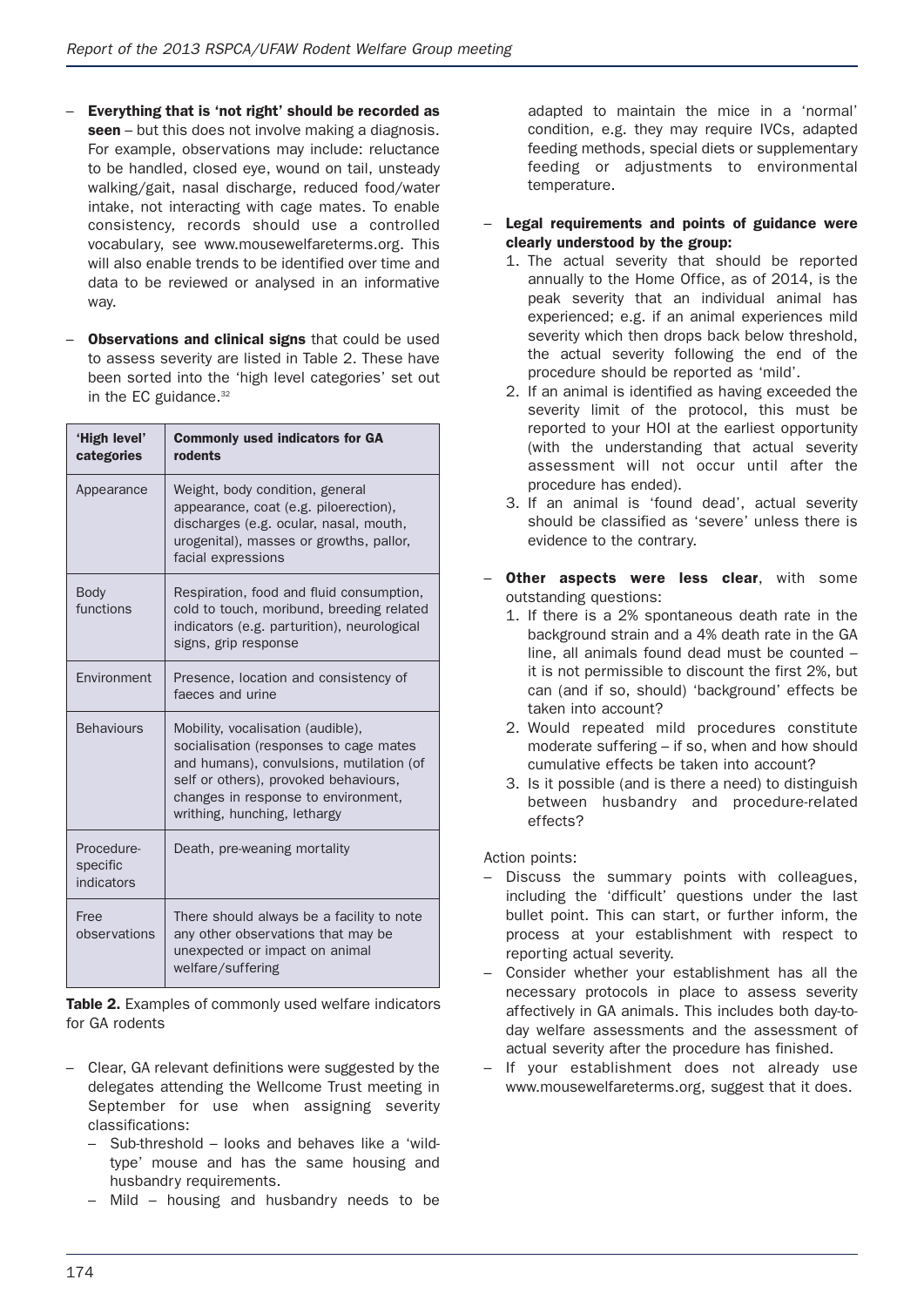### **The importance of welfare assessment in an ageing rodent programme**

*Marie Hutchison, Mary Lyon Centre, MRC Harwell*

A major aim of the ageing programme at MRC Harwell is to produce mouse mutants that can be used to study diseases that affect ageing human populations. This is because age-related diseases are becoming increasingly common which is putting pressure on society as well as compromising the health and wellbeing of those who are directly affected. Large cohorts of ageing wild type mice are housed at Harwell, with over 5,000 aged mice in the current screening programme. These animals can live for 18 months, so effective welfare assessment is essential to detect signs of suffering due to an animal's age or other adverse phenotype.

Basic, yet thorough, routine cage-side observations are essential when looking for any abnormalities or welfare concerns in ageing animals. Significant amounts of time are allocated for daily observations of animals, to check their behaviour and appearance, with open-cage checks for closer inspection as needed. Comprehensive in-house training and familiarity with the normal appearance and behaviour of a healthy animal are especially important, helping to ensure that even very subtle differences can be recognised and monitored from the time they appear.

A full 'nose-to-tail inspection' is carried out of each animal, including an examination of head shape, facial features, limbs, behaviour and activity, body shape, digits, tail length, coat condition and colour. This assessment is carried out in addition to standard phenotyping protocols and is done at different time points; at 4 weeks of age, then every 6 weeks for animals under 16 weeks or over 1 year old, or every 12 weeks for animals aged between 16 and 52 weeks. Standardised wording is used to describe observations (as in www.mousewelfareterms.org) to ensure consistency and continuity. These observations and the accurate records that accompany them, enable more subtle details to be picked up, which has been crucial in the discovery of new phenotypes and the refinement of humane endpoints.

All mice exhibiting an adverse phenotype or any other welfare concern, are recorded and examined throughout their lives to monitor any progression or degeneration in condition. Weighing regimes are an informative tool in assessing the health of an individual animal and frequent weight data collection is an essential element in assessing if an animal's health is deteriorating. However, a degree of weight loss can be normal in some strains as the animals age or a line

may be lean but healthy. Weight should therefore be interpreted in conjunction with other indicators, although rapid weight loss is always a cause for concern. For most strains, animals are weighed according to the same time points as the morphology check above. Frequency increases to weekly if a loss of 8% or more is noted, daily if a loss of over 15% is noted, and animals are humanely killed if more weight is lost or if there are other complications. In addition to increased weighing frequency, mice with weight loss are palpated for growths and undergo a full welfare assessment.

Assessing the welfare of aged animals comes with some challenges – we often have to consider carefully whether an animal is sick or just old but otherwise healthy. For example, hair loss and thinning is observed in ageing mice (Figure 3). Elderly animals are also prone to benign lumps and swellings under the skin (these are carefully monitored) and lesions sometimes appear, which are treated with a topical cream for three days, after which animals are humanely killed if there is no improvement. Some dominance behaviours, such as barbering, can also become more marked in the long term and offenders may have to be separated from the group and housed individually for short periods.



**Figure 3.** Normal hair loss in a healthy ageing mouse Photo credit: MRC Harwell

The data that we gather, through careful open-cage checks and daily observations, have all contributed to establishing an effective routine of cage-side welfare assessment and phenotyping. Some phenotypes require very careful welfare assessment in order to identify when an animal has reached the humane endpoint for the particular line. For example, unexpected mortality was observed in one line, with no obvious predictors, which was a serious concern. However, with enhanced monitoring, it was found that gait changes and continuous eye blinking occurred before death, which has enabled humane endpoints to be defined and mortality to be reduced. The phenotype is still under investigation but is thought to include a cardiac or neurological disorder. As another example, careful daily monitoring of the weight of another line with higher mortality than expected has enabled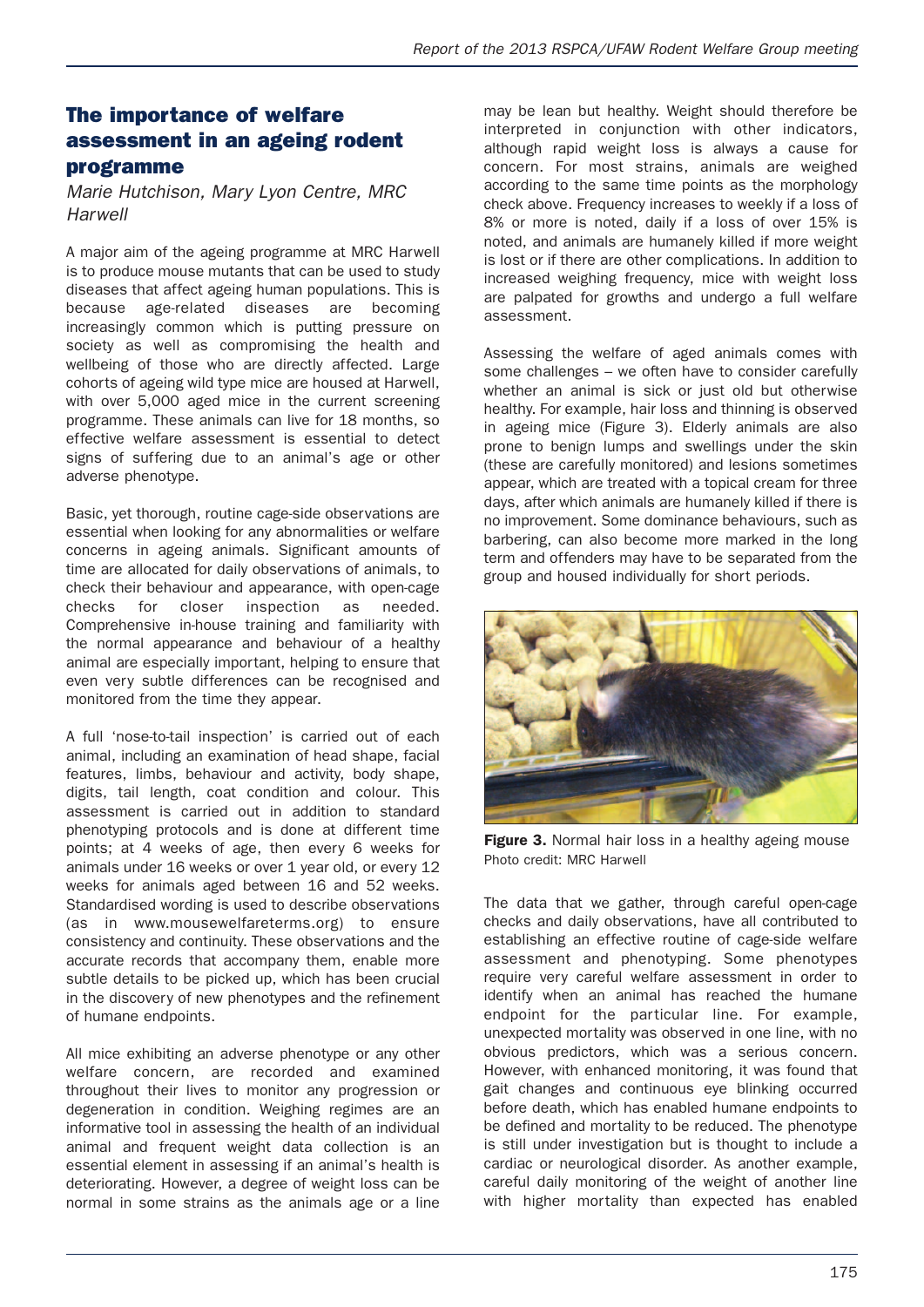humane endpoints to be defined, so that the severity limit has been reduced from severe to moderate. This line has a renal phenotype.

The above approach has reduced the effects of adverse phenotypes experienced by the mice and it is hoped that the aged lines of mice will be of use in studying human disease. Animal technologists should not undervalue the role they play in assessing the welfare of animals, as their key observational skills and the ability to pass this information on to other research and technical staff is essential in helping to ensure that the animals' welfare requirements are met.

Action points:

- If you use or care for ageing rodents, set a target for reducing mortality levels by identifying new predictors of death and refining humane endpoints.
- Make sure that your group is in contact with others using aged animals, to exchange ideas and information about monitoring animals, reducing suffering and improving welfare.

### **Actual severity assessment and retrospective reporting**

*Steve Ryder, Home Office Inspectorate*

As mentioned earlier, Directive 2010/63/EU requires Member States to collect and report statistical information on the *actual* severity of the pain, suffering, distress or lasting harm experienced by each animal. This has been transcribed into the revised ASPA, which came into effect in January 2013 and resulted in some changes to the way in which the annual Return of Procedures is collected and reported (see ASPA Sec  $21A(1)2(a))^2$ .

The major changes are:

- 1 procedures are counted once completed, as opposed to when started;
- 2 the actual severity of all procedures must be assessed and recorded after the end of the procedure.

Assessing actual severity is a requirement for the annual Home Office Return of Procedures and is also a prerequisite if the project licence permits re-use, as there are restrictions relating to the severity of previous procedures.

As of 1 January 2013, the Project Licence Holder is responsible for ensuring that the actual severity of procedures ending during 2014 is assessed and collated for submission to the Home Office. It is essential to be aware that actual severity must be judged from the day-to-day records of each animal's health and welfare, not the prospective severity of the protocol. It should reflect the worst experience of each individual, in terms of the impact on the animal and not the technique applied. In practice, the prospective and actual severity may be the same – but this will not necessarily always be the case.

Actual severity will be reported according to the same categories as those used for prospective severity classification; mild, moderate, severe and non-recovery; but there will also be a 'subthreshold' category, in which the actual severity experienced by the animal was below the threshold for regulation ('*a level of pain, suffering, distress or lasting harm equivalent to, or higher than, that caused by the introduction of a needle in accordance with good veterinary practice*'). As a hypothetical example, animals were given an altered diet and some were also given an intraperitoneal (ip) injection of a drug, where neither the drug nor the diet was expected to be harmful. The prospective limit was mild. The altered diet was found not to cause any adverse effects, so the actual severity for those animals only receiving the diet was subthreshold. The animals receiving the intraperitoneal injection experienced transient discomfort but the drug had no adverse effects, so their actual severity was mild.

The Guidance on the Operation of ASPA includes sections on defining severity categories and the classification of actual severity is addressed in more detail in a separate advice document. <sup>2</sup> Some difficult issues were identified during the drafting process; how to take account of procedural and non-procedural effects; how different species and stages of development experience suffering; 'found deads'; cumulative suffering – and GA animals. Some special issues that arise with GA rodents include neonatal deaths and how these should be classified, poor fertility, late weaning and innate morbidity or mortality in background strains. Genotyping methods and some phenotyping protocols, e.g. SHIRPA, also have the potential to cause discomfort or distress, thus adding to cumulative suffering.

The UK currently regards 'breeding' of GA animals as a regulated procedure, with most currently licensed with a mild severity limit. At present, virtually all breeding of GA animals is within the regulatory process. In future however, only the breeding of lines with phenotypes that are above threshold should be regulated, which will likely require some rethinking of the definition of 'mild' for GA animals.

Article 30 of the Directive requires that records are kept of the number and species of animals bred but not used in regulated procedures. These should be kept for at least 5 years and made available to the competent authority on request. The Home Office proposes to collect these data either annually, or relating to one year in every five, commencing in 2017. GA animals will be distinguished from wild type, providing an indication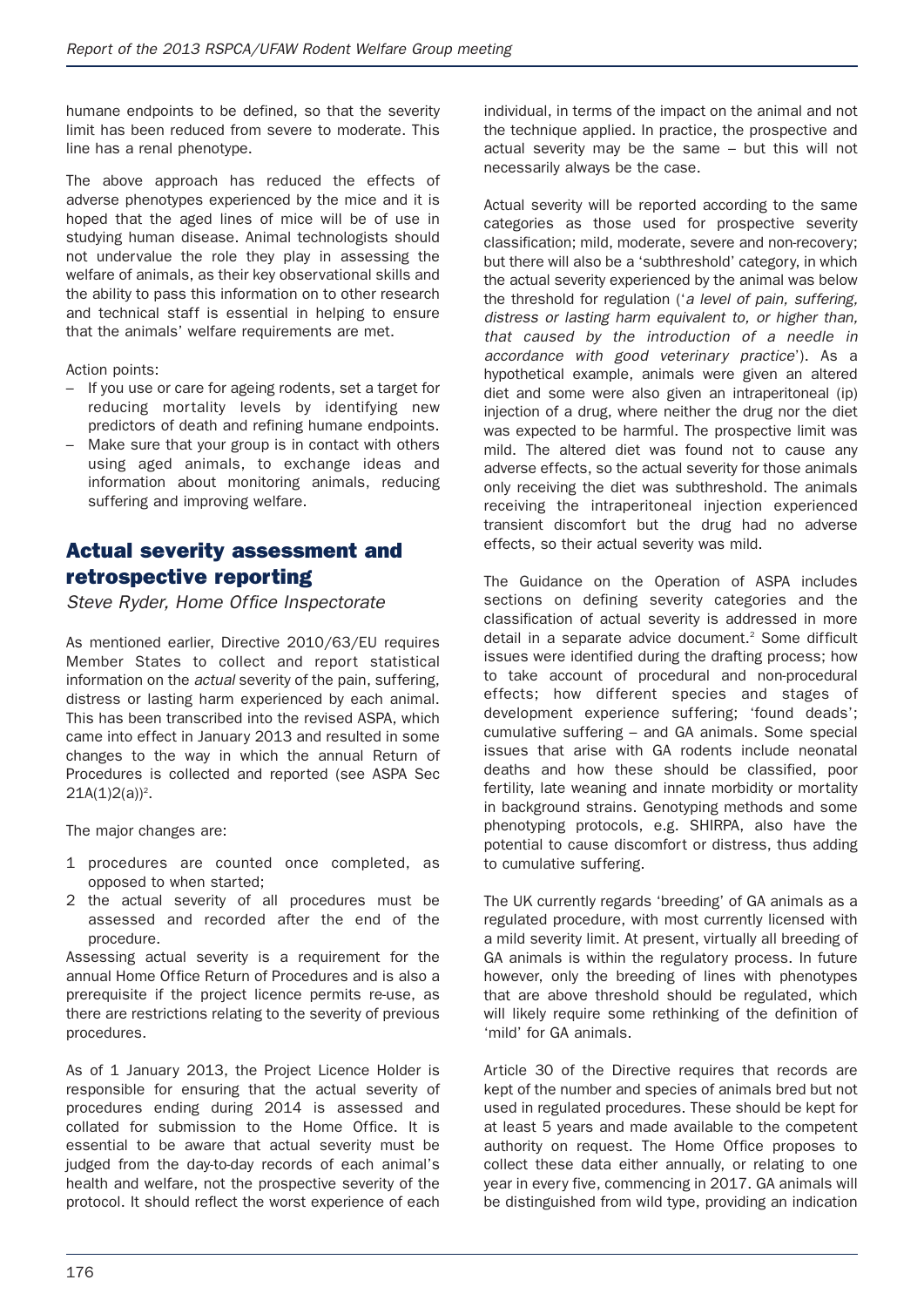of the number of animals humanely killed because they do not have the required genotype or are surplus to requirements.

The Home Office Guidance to the revised ASPA and the advice document on severity assessment, are both now complete and published on the Home Office website.<sup>2</sup> There will also be the ability to revise and update the Guidance and advice document as required – see https://www.gov.uk/research-and-testing-usinganimals for further information and to check the current status of these documents and other relevant guidance and advice notes.

Action points:

- Ensure that you are familiar with the guidance on assessing and reporting actual severity.
- Ask your Home Office Inspector if you are unsure about how to categorise actual severity in any 'difficult' cases.
- Remember that actual severity assessment should provide information to help progress refinement and reduce suffering; it is not just about the statistics.
- Consider what role the AWERB might play, or what kind of oversight it will have, regarding assessing actual severity.

# **Interactive session – assessing actual severity in GA mice**

*Steve Ryder and Penny Hawkins*

Following on from the presentations on assessing GA animals, an interactive 'TurningPoint' session was used to find out more about current practice at delegates' establishments and provide some hypothetical examples of adverse effects that could be observed in a breeding colony of GA mice. An overview of the outcome is presented below; note that the numbers of responses vary according to the number of people who voted or abstained, or whether more than one option could be selected. These are included in this report as an example of the delegates' views on the day, to stimulate thought and discussion; for guidance on actual severity assessment please refer to the Home Office.

Most of the 90 delegates were animal technologists (38 votes), NACWOs (11) or researchers/students (7). The remainder included other Named Persons (Named Training and Competency Officers, Named Information Officers and Named Veterinary Surgeons, establishment licence holders), with one Home Office Liaison Officer and three regulators (it was possible to vote for more than one role). The majority worked at an academic establishment (22 votes), Government agency (13) or medical or veterinary research institute (14), with fewer delegates from industry, commercial companies and welfare organisations. Most delegates who voted worked at establishments housing at least 1,000 GA animals (Figure 4).



**Figure 4.** Number of GA animals housed at delegates' facilities

Routine welfare checks were generally carried out once a day (60% of the vote) or twice a day (22%). Observations were recorded whenever they were made (25%), or whenever there was something to record (60%), in most cases. In some instances (7.5%) records were only made when action was required. Records were kept on paper (42 votes), and/or electronically (39), and/or verbally (23). Two delegates responded that observations were not recorded.

Not all GA animals were reported to undergo specific, formal welfare assessment at the cage-side, although most did if there appeared to be a welfare problem or there was some scientific interest (Figure 5). With respect to the actual severity assessment following the end of the procedure, five delegates voted that this should be done by the researcher only. In contrast, 39 voted that the judgement on actual severity should be



**Figure 5.** Responses to the question: 'Do GA animals undergo specific, formal welfare assessment in addition to phenotyping'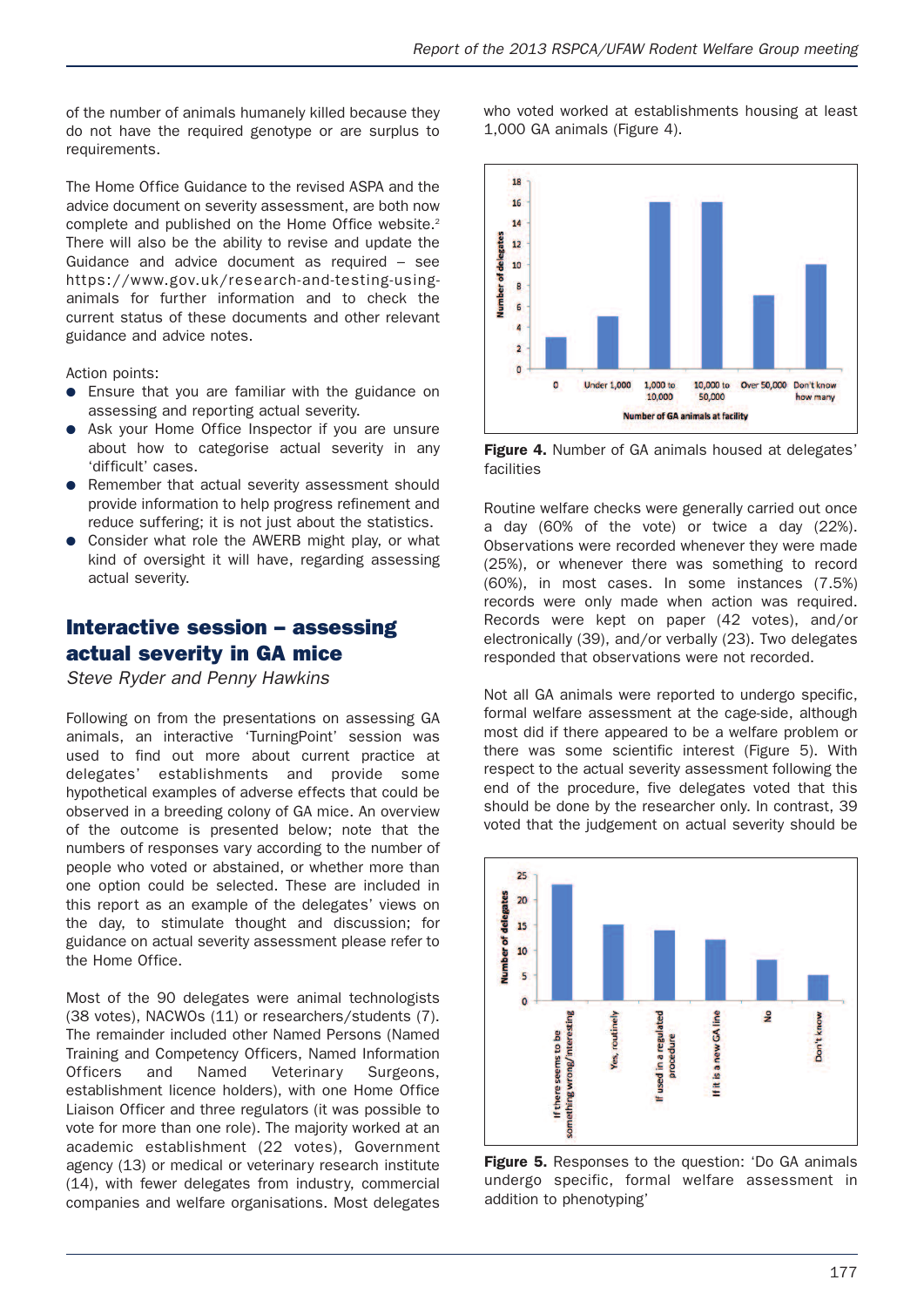made by the researcher with input from others. Animal technologists (35 votes) and vets (37) received the most votes as those who should help to make the decision. Study Directors received 14 votes and the AWERB 12, while eight delegates agreed most with the statement 'it depends'.

The rest of the interactive session was devoted to discussion of some hypothetical, but realistic, cases relating to the breeding of GA mice (Tables 3 and 4).

|                                                                                                                                                                                                                  | <b>Below</b><br>threshold | <b>Mild</b> | <b>Moderate</b> | <b>Severe</b> |
|------------------------------------------------------------------------------------------------------------------------------------------------------------------------------------------------------------------|---------------------------|-------------|-----------------|---------------|
| The offspring<br>of a GA mouse<br>who is weaned<br>normally, has no<br>observable<br>adverse<br>phenotype,<br>is ear notched<br>for genotyping<br>and killed by a<br>Schedule 1<br>method as<br>'surplus stock'  | 15                        | 44          | $\Omega$        | $\Omega$      |
| A nude mouse<br>ear notched<br>for identification.<br>and maintained<br>within a<br>barrier facility<br>with no<br>evidence of<br>illness before<br>being killed by<br>a Schedule 1<br>method at<br>3 months old | 24                        | 21          | 8               | $\Omega$      |
| A GA mouse ear<br>notched for<br>identification,<br>from a line that<br>develops<br>spontaneous<br>tumours - but who<br>is killed by a<br>Schedule 1<br>method at 8<br>weeks old, before<br>tumours develop      | 34                        | 17          | 5               | $\Omega$      |
| A GA mouse who<br>dies as a result<br>of a one-off,<br>spontaneous<br>seizure                                                                                                                                    | 1                         | 2           | 11              | 34            |

**Table 3.** Delegates' views on actual severity in relation to the breeding and husbandry of GA mice

| Situation                                                                                                                            | Number of<br>delegates<br>voting that<br>actual severity<br>was 'severe' |
|--------------------------------------------------------------------------------------------------------------------------------------|--------------------------------------------------------------------------|
| 2 year old breeding stock found dead                                                                                                 | 27                                                                       |
| A GA mouse displaying almost<br>continuous circling behaviour,<br>from which they cannot be<br>distracted                            | 25                                                                       |
| Death of a GA mouse due to<br>facility infection with MHV<br>(that did not kill any non-GA mice)                                     | 37                                                                       |
| A female GA mouse developing<br>internal tumours causing 10% weight<br>loss and slight abdominal swelling,<br>while feeding a litter | 20                                                                       |
| A GA mouse with overgrown teeth<br>that need regular clipping                                                                        | 8                                                                        |
| None of these                                                                                                                        | З                                                                        |

**Table 4.** Delegates' views on 'severe' severity in relation to the breeding and husbandry of GA mice. Delegates could vote for as many of the options as they wished

|                                                               | <b>Number of votes</b> |
|---------------------------------------------------------------|------------------------|
| Yesterday                                                     | 8                      |
| On Friday, today is Monday                                    | 4                      |
| This morning, it is now 4pm                                   | 5                      |
| 2 hours ago                                                   |                        |
| 1 hour ago                                                    | 8                      |
| 'Found dead is always severe,<br>no matter when last observed | 37                     |

**Table 5.** Delegates' answers to the question: 'would an animal found dead be classified as severe if they appeared normal when last seen:'

It appeared that most delegates regarded an animal 'found dead' as experiencing severe severity, on the basis of Tables 3 and 4 and also a question that aimed to explore whether the time that had elapsed between the last check, and the animal being found, made a difference (Table 5).

Action points

– Discuss the examples in Tables 3 to 5 at your establishment (or make up some more), to explore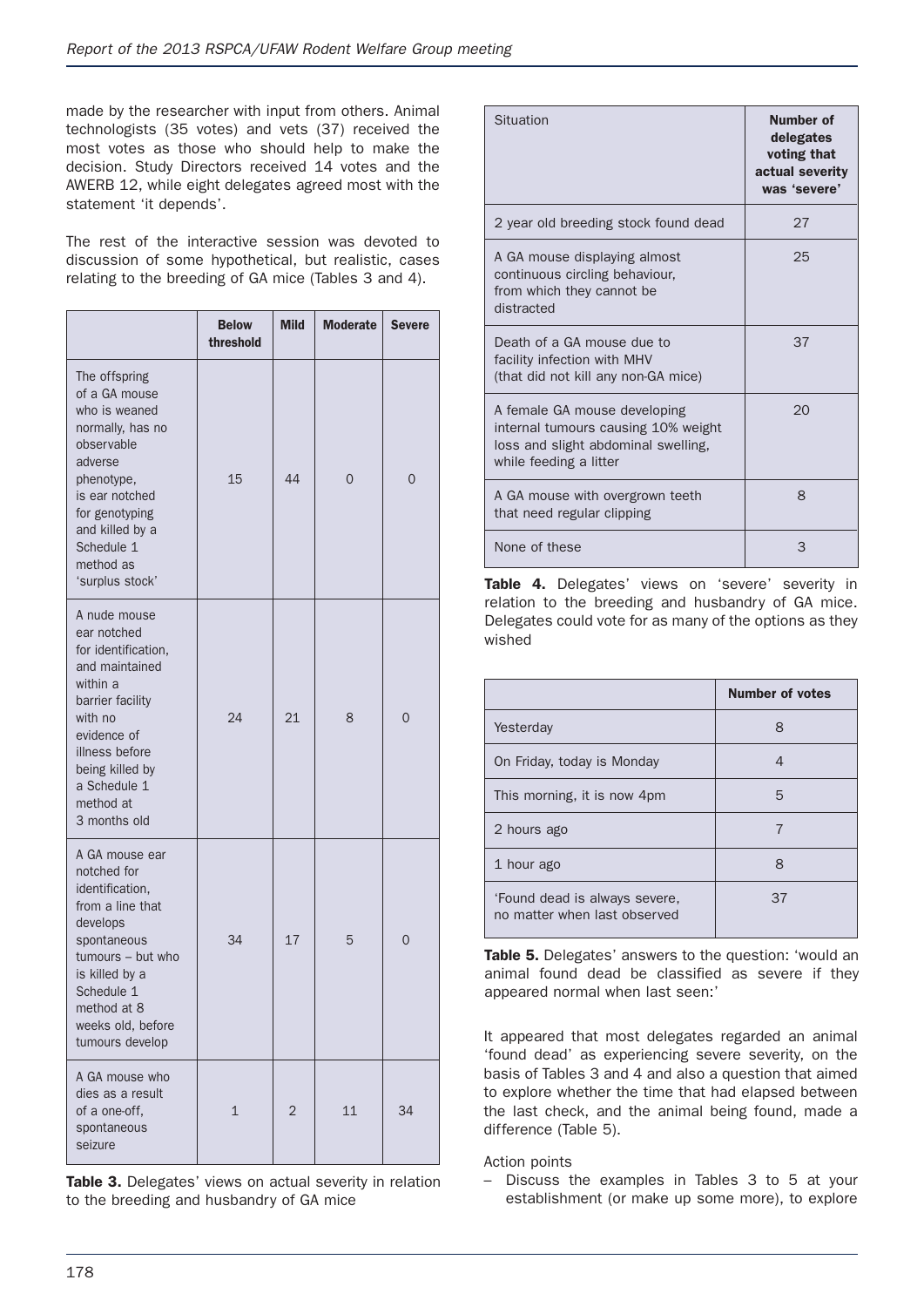views on severity and consider how effectively the assessment process is working. Include staff with a range of roles, discussing the reasons for different views.

- Think about how an 'informed choice' will be made as to the level of suffering that may have been experienced by animals found dead, on the basis of the type of procedures conducted locally.
- Encourage colleagues not to be 'defeatist' about the potential to reduce mortality, as progress can be made by refining monitoring and reviewing records to identify indicators that can be used as humane endpoints.

#### **Acknowledgements**

Thank you to the speakers and delegates, for the very useful and interesting talks and discussions. Thanks also to Steve Ryder for his valuable help with the discussion session.

#### **References**

- <sup>21</sup> **European Commission** (2010). Directive 2010/63/EU of the European Parliament and of the Council of 22 September 2010 on the protection of animals used for scientific purposes. *Official Journal of the European Union*, L276, 33-79.
- <sup>2</sup> See https://www.gov.uk/research-and-testing-usinganimals, last viewed 13 February 2014.
- <sup>23</sup> **Hawkins, P., Playle, L., Golledge, H., Leach, M., Banzett, R., Coenen, A., Cooper, J., Danneman, P., Flecknell, P., Kirkden, R., Niel, L.** and **Raj, M.** (2006). *Newcastle Consensus Meeting on Carbon Dioxide Euthanasia of* Laboratory Animals. Download at http://www.nc3rs. org.uk/news.asp?id=292, last viewed 6 November 2013.
- <sup>24</sup> **Danneman, P.J., Stein, S.** and **Walshaw, S.O.** (1997). Humane and practical implications of using carbon dioxide mixed with oxygen for anesthesia or euthanasia of rats. *Laboratory Animal Science,* 47, 376–385.
- <sup>25</sup> **Makowska, I.J., Vickers, L., Mancell, J.** and **Weary, D.M.** (2009). Evaluating methods of gas euthanasia for laboratory mice. *Applied Animal Behaviour Science*, 121, 230-235.
- <sup>26</sup> **Niel, L.** and **Weary, D.M.** (2007). Rats avoid exposure to carbon dioxide and argon. *Applied Animal Behaviour Science*, 107, 100-109.
- <sup>27</sup> **Kirkden, R.D., Niel, L.**, **Lee, G., Pfaffinger, M.J., Makowska, I.J.,** and **Weary, D.M.** (2008). The validity of using an approach-avoidance test to measure the strength of aversion to carbon dioxide in rats. *Applied Animal Behaviour Science*, 114, 216-234.
- <sup>28</sup> **Makowska, I.J.,** and **Weary, D.M.** (2009). Rat aversion to induction with inhalant anaesthetics. *Applied Animal Behaviour Science,* 119, 229–235.
- <sup>29</sup> **Wong, D., Makowska, I.J.** and **Weary, D.M.** (2013). Rat aversion to isoflurane versus carbon dioxide. *Biology Letters*, 9, doi: 10.1098/rsbl.2012.1000.
- <sup>10</sup> **Hu, J., Zhong, C., Ding, C., Chi, Q., Walz, A., Mombaerts, P., Matsunami, H.** and **Luo, M.** (2007). Detection of nearatmospheric concentrations of  $CO<sub>2</sub>$  by an olfactory subsystem in the mouse. *Science*, 317, 953–957.
- <sup>11</sup> **Johnson, P., Fitz, S.D., Hollis, J.H., Moratalla, R., Lightman, S.L., Shekhar, A.** and **Lowry, C.A.** (2011).

Induction of C-Fos in 'panic/defence'-related brain circuits following brief hypercarbic gas exposure. *Journal of Psychopharmacology*, 25, 26–36.

- <sup>12</sup> **Ziemann, A.E., Allen, J.E., Dahdaleh, N.S., Drebot, I.I., Coryell, M.W., Wunsch, A.M., Lynch, C.M., Faraci, F.M., Howard, M.A. 3rd, Welsh, M.J.** and **Wemmie, J.A.** (2009). The amygdala is a chemosensor that detects carbon dioxide and acidosis to elicit fear behavior. *Cell*, 139, 1012–1021, doi:10.1016/j.cell.2009.10.029.
- <sup>13</sup> **Workman, P., Aboagye, E.O., Balkwill, F., Balmain, A., Bruder, G., Chaplin, D.J., Double, J.A., Everitt, J., Farningham, D.A., Glennie, M.J., Kelland, L.R., Robinson, V., Stratford, I.J., Tozer, G.M., Watson, S., Wedge, S.R.** and **Eccles, S.A.** (2010). Guidelines for the welfare and use of animals in cancer research. *British Journal of Cancer*, 102, 1555-1577.
- <sup>14</sup> **Franco, N.H., Correla-Neves, M.** and **Olsson, I.A.S.** (2012). How "humane" is your endpoint? – refining the science-driven approach for termination of animal studies of chronic infection. *PLoS Pathogens*, 8, e1002399.
- <sup>15</sup> **Littin, K., Acevedo, A., Browne, W., Edgar, J., Mendl, M., Owen, D., Sherwin, C., Würbel, H.** and **Nicol, C.** (2008). Towards humane end points: behavioural changes precede clinical signs of disease in a Huntington's disease model. *Proceedings of the Royal Society B*, 275, 1856-1874.
- <sup>16</sup> **Hunter, J.E., Butterworth, J., Perkins, N.D., Bateson, M.** and **Richardson, C.A.** (2014). Using body temperature, food and water consumption as biomarkers of disease progression in mice with E*µ-myc* lymphoma. *British Journal of Cancer* doi:10.1038/bjc.2013.818, download at http://www.nature.com/bjc/journal/vaop/ncurrent/ full/bjc2013818a.html, last viewed 13 January 2014.
- <sup>17</sup> **Wolfensohn, S.** and **Lloyd, M.** (2013). *Handbook of Laboratory Animal Management and Welfare*, 4th edition. Wiley-Blackwell, Oxford.
- <sup>18</sup> **Langford, D.J., Bailey, A.L., Chanda, M.L., Clarke, S.E., Drummond, T.E., Echols, S., Glick, S., Ingrao, J., Klassen-Ross, T., LaCroix-Fralish, M.L., Matsumiya, L., Sorge, R.E., Sotocinal, S.B., Tabaka, J.M., Wong, D., van den Maagdenberg, A.M.J.M., Ferrari, M.D., Craig, K.D.** and **Mogil, J.S.** (2010). Coding of facial expressions of pain in the laboratory mouse. *Nature Methods*, 7, 447–449.
- <sup>19</sup> **Hendrie, C.A.** and **Pickles, A.** (2013). The failure of the antidepressant drug discovery process is systemic. *Journal of Psychopharmacology,* 27(5), 407-416, download at http://tinyurl.com/qfy6c6m, last viewed 4 November 2013.
- <sup>20</sup> **Hendrie, C.A.** and **Pickles A.R.** (2011). Behavioural scientists appear not to have specialist knowledge of laboratory animal behaviour. Journal of *Psychopharmacology*, 25, Suppl 8 A35, download at http://tinyurl.com/obt3gmf, last viewed 4 November 2013.
- <sup>21</sup> **Hendrie, C.A., Weiss, S.M.** and **Eilam, D.** (1996). Exploration and predation models of anxiety: evidence from laboratory and wild species. Pharmacology *Biochemistry and Behaviour*, 54, 13-20.
- <sup>22</sup> **Osborne, N., Bussell, J., Carver, R., Chadwick, C., Enser, B., Haskings, M.-A., Hubrecht, R., Latcham, J., Maconochie, M., Mallon, A.-M., Norrington, R.** and **Wilson, S.** (2010). *GA Passports: The Key to Consistent Animal Care.* Wellcome Trust Sanger Institute/RSPCA, Southwater. Download at: http://www.rspca.org.uk/